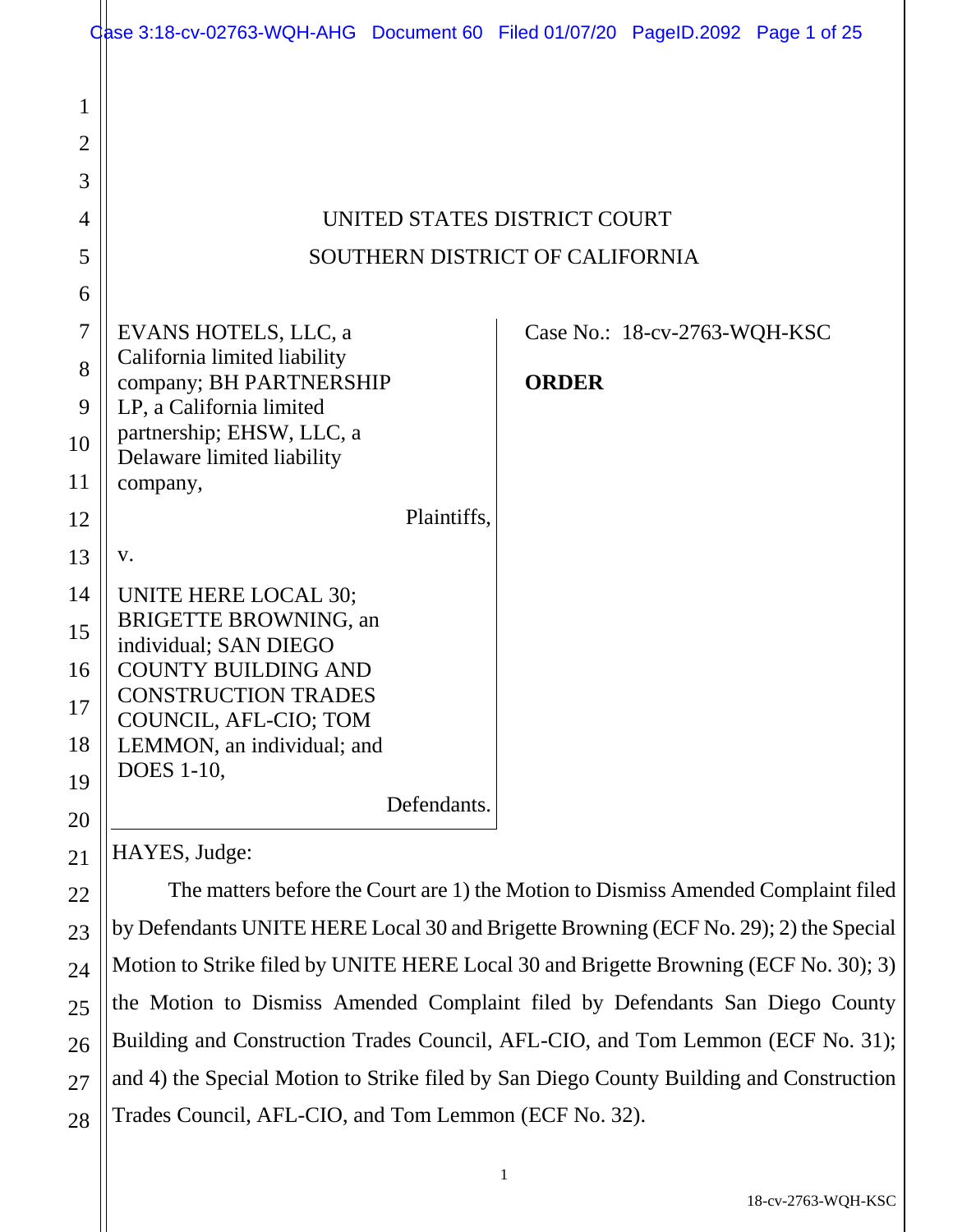## **I. BACKGROUND**

1

2

3

4

5

6

7

8

9

10

11

12

13

14

15

16

17

## **A. Procedural History**

On December 7, 2018, Plaintiffs Evans Hotels, LLC ("Evans Hotels"), BH Partnership LP ("BH"), and EHSW, LLC ("EHSW"), initiated this action by filing a Complaint against Defendants UNITE HERE Local 30 ("Local 30"), Brigette Browning, San Diego County Building and Construction Trades Council, AFL-CIO ("Building Trades"), and Tom Lemmon. (ECF No. 1). Plaintiffs amended the Complaint on March 7, 2019. (ECF No. 19).

Plaintiffs bring the following claims in the Amended Complaint: 1) unlawful secondary boycott in violation of section 303 of the Labor Management Relations Act ("LMRA"), 29 U.S.C. § 187(a), against Local 30 and Building Trades; 2) attempted monopolization and conspiracy to monopolize in violation of section 2 of the Sherman Act against all Defendants; 3) violation of 18 U.S.C. § 1962(e) and conspiring to violate §§ 1962(a), (b), and (c) under the Racketeer Influenced and Corrupt Organizations Act ("RICO") against all Defendants; and 4) state law interference with contract and attempted extortion claims against all Defendants. Plaintiffs seek damages, punitive and treble damages, injunctive relief, attorneys' fees, costs, and prejudgment interest.

18 19 20 21 22 23 24 25 26 On March 15, 2019, Defendants Local 30 and Browning filed a Motion to Dismiss Plaintiffs' Amended Complaint (ECF No. 29) and a Special Motion to Strike (ECF No. 30). Each motion was accompanied by a Request for Judicial Notice. (ECF Nos. 29-2; 30- 2). On March 15, 2019, Defendants Building Trades and Lemmon filed a Motion to Dismiss Plaintiffs' Amended Complaint (ECF No. 31) and a Special Motion to Strike (ECF No. 32), joining Local 30 and Browning's Special Motion to Strike. Local 30 and Browning joined the Motion to Dismiss filed by Building Trades and Lemmon. (ECF No. 29 at 2). Building Trades and Lemmon joined the Motion to Dismiss filed by Local 30 and Browning. (ECF No. 31 at 3).

27 28 On May 17, 2019, Plaintiffs filed Responses in opposition to Defendants' Motions to Dismiss (ECF Nos. 35, 38) and Motions to Strike (ECF No. 37). Plaintiffs also filed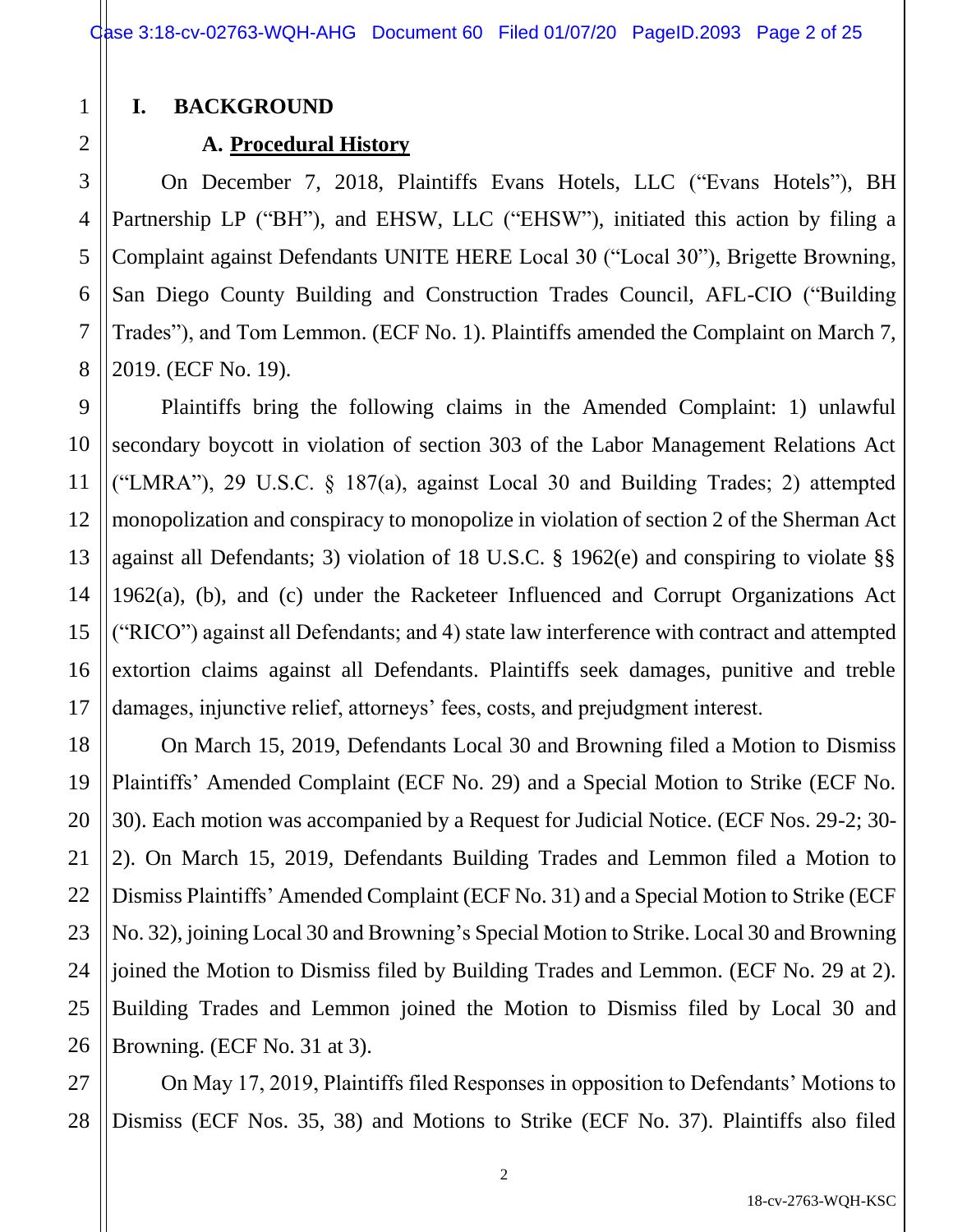1 2 Objections to Local 30 and Browning's Request for Judicial Notice in support of their Motion to Dismiss. (ECF No. 36). On June 7, 2019, Local 30 and Browning filed Replies in support of their Motion to Strike (ECF No. 40), Motion to Dismiss (ECF No. 41), and Request for Judicial Notice in support of their Motion to Dismiss (ECF No. 42). Building Trades and Lemmon filed Replies in support of their Motion to Dismiss (ECF No. 43) and Motion to Strike (ECF No. 44).<sup>1</sup>

On September 3, 2019, Plaintiffs filed a Notice of Supplemental Authority in support of their Responses to Defendants' Motions to Dismiss. (ECF No. 53).

On October 2, 2019, the Court heard oral argument on all pending motions.

On October 29, 2019, Plaintiffs filed a second Notice of Supplemental Authority in support of their Responses to Defendants' Motions to Dismiss. (ECF No. 58). On November 1, 2019, Defendants filed a Response to Plaintiffs' Notice of Supplemental Authority. (ECF No. 59).

# **B. Allegations in the Amended Complaint**

Plaintiff Evans Hotels is a limited liability company that operates three hotels in San Diego, including the Bahia Resort Hotel (the "Bahia"). Members of the Evans family own and control Plaintiffs Evans Hotels, ESHW, and BH. BH is the owner of the Bahia. The Bahia is located on Mission Bay Park, owned by the City of San Diego (the "City"). In the 1950's, BH and the City entered into a long-term commercial lease agreement for the Bahia to rent the Mission Bay Park land from the City. Evans Hotels seeks to redevelop and expand the Bahia. In order to redevelop or expand the Bahia, an amendment to BH's lease is required, subject to the Mission Bay Park Master Plan Update ("MBPMPU"), the City's comprehensive land use plan for Mission Bay Park.

The Bahia does not have a unionized workforce. Plaintiffs allege that in early 2018, Defendants began to carry out a "playbook" of tactics designed to coerce Plaintiffs to

<sup>1</sup> The Court will refer to the motions as "Defendants' motions" because Defendants join each other's motions.

 $\ddot{\phantom{a}}$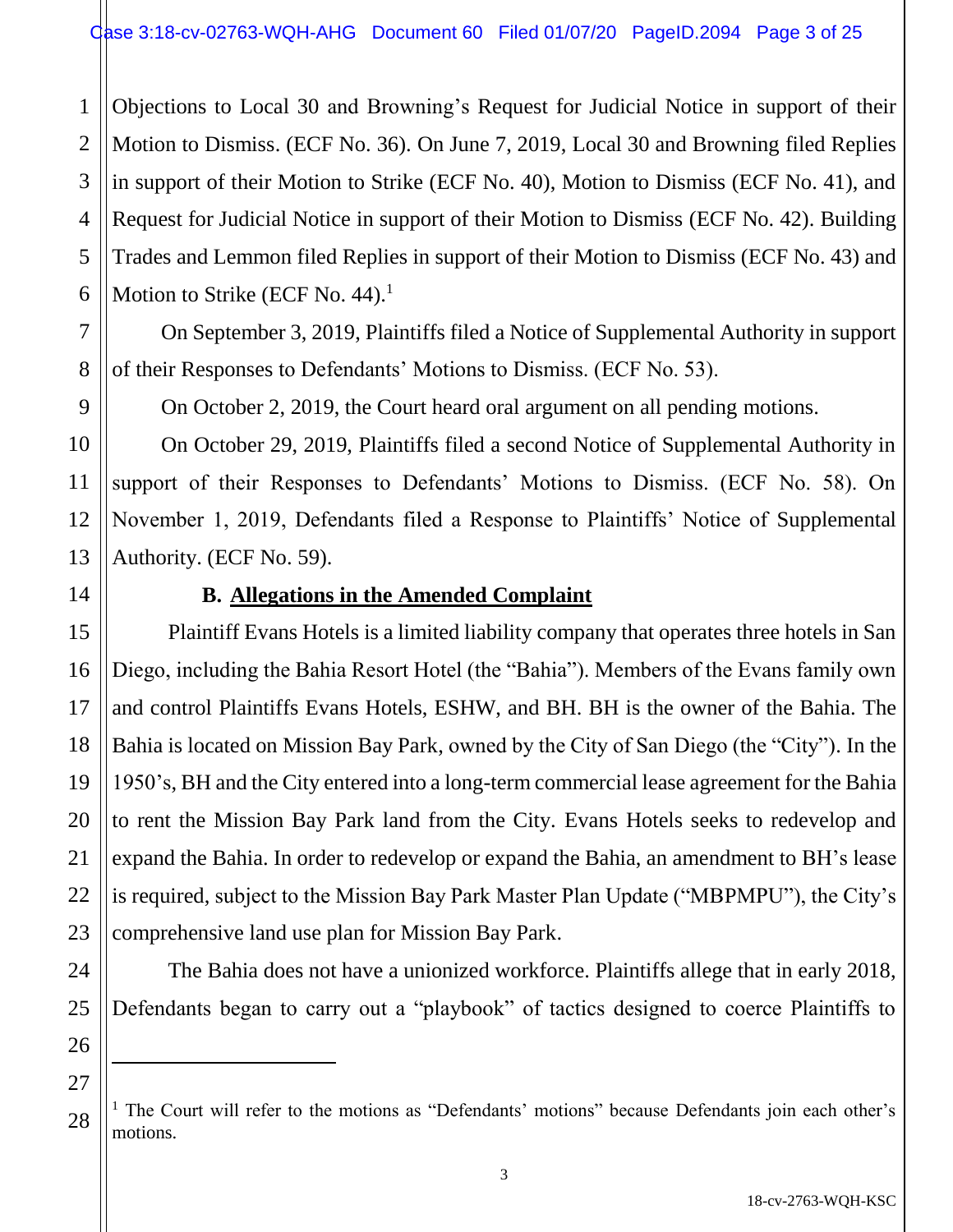1 2 3 4 5 6 7 8 unionize. (*See* ECF No. 19  $\P$  24, 26, 39). Defendants seek to "unlawfully extort[]" Plaintiffs into signing a card check neutrality agreement and a project labor agreement ("PLA"). (*Id.* ¶ 26). The card check neutrality agreement would require Plaintiffs to remain neutral, not communicate with their employees regarding the pros and cons of unionization, and waive their right to bargain to impasse. In exchange, the union would agree not to strike, boycott, or picket Plaintiffs' hotels. The PLA would require Plaintiffs' general contractor to allow only union subcontractors to bid on or perform construction work on a project.

BH representatives met with City officials in January 2018 to negotiate the lease amendment. In early February 2018, Defendant Local 30, a labor union that represents service workers in San Diego, sent letters to the Mayor and City Council expressing concern about the "lack of transparency and access to information pertaining to environmental review of the proposed Lease Amendment . . . and claiming that the Bahia's plan for expansion, which proposed to eliminate Gleason Road, was inconsistent with the MB[P]MPU and would require an amendment to the MB[P]MPU to move forward with the lease amendment." (*Id.* ¶¶ 80-81).

9

10

11

12

13

14

15

16

17

18

19

20

21

22

23

24

25

Defendant Browning, the president of Local 30, "met individually with City Councilmembers and demanded that they revoke or change their positions regarding the proposed Bahia lease amendment unless Evans Hotels agreed to meet with Ms. Browning." (*Id.* ¶ 83). On February 16, 2018, a Councilmember told Bill Evans that the Bahia needed to sign a card check neutrality agreement if Evans wanted the Councilmember to support the proposed lease amendment. The Councilmember told Evans that "Browning 'pressured' [her] by conditioning future funding and political support . . . on a quid pro quo agreement to oppose the Bahia unless Evans Hotels agreed to sign a card check neutrality agreement." (*Id.* ¶ 87).

26 27 28 On June 30, 2018, Defendant Browning sent Defendant Lemmon, the business manager of Defendant Building Trades, to meet with Evans. Building Trades consists of affiliated construction and trade unions in San Diego. Lemmon told Evans that "Evans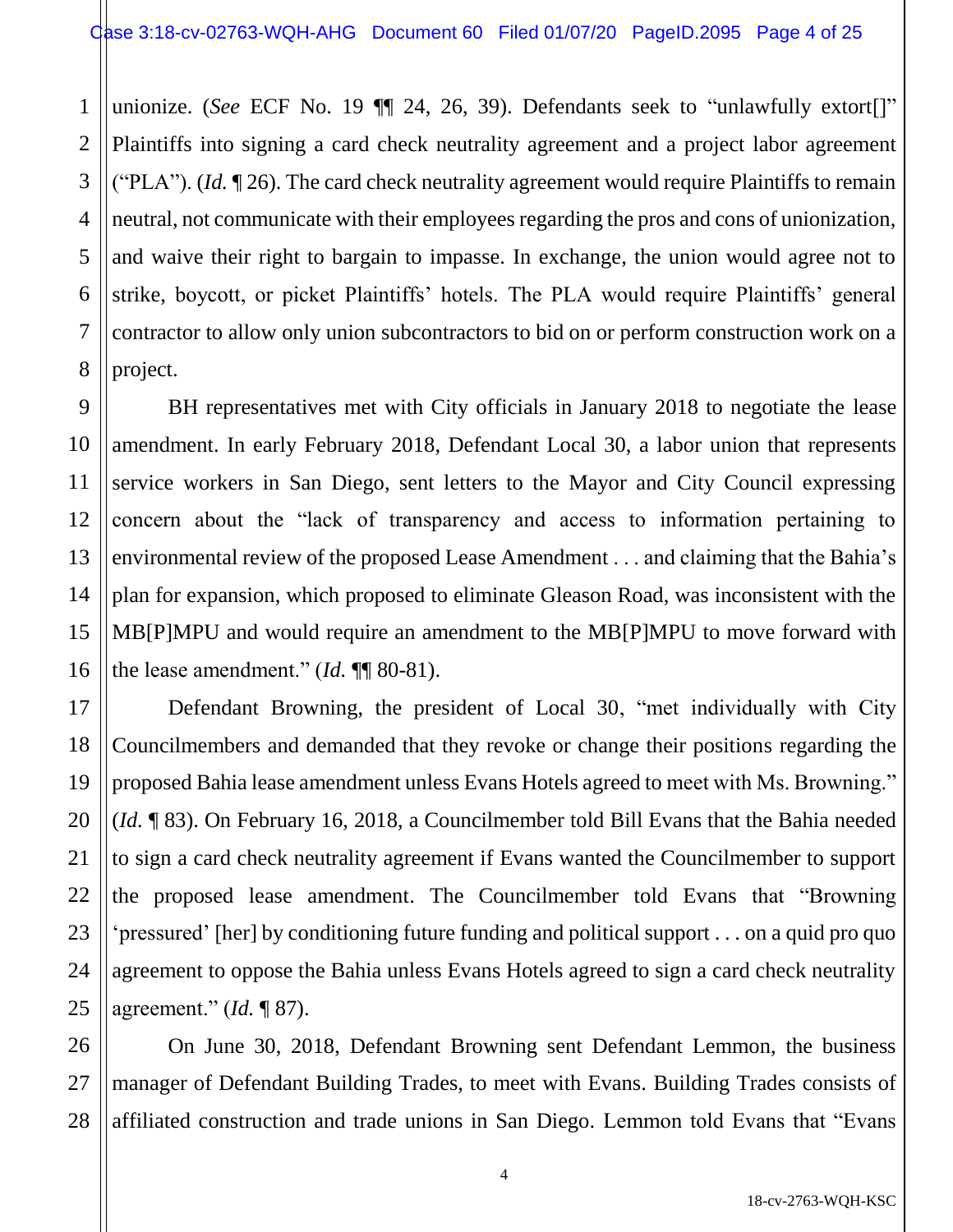1 2 3 Hotels needed to sign a card check neutrality agreement with Ms. Browning and Local 30." (*Id.* ¶ 92). "When Mr. Evans made it clear that Evans Hotels would not voluntarily sign a card check neutrality agreement, the discussion quickly shifted to greenmail and other union tactics." *(Id.)*. Lemmon "admitted" that the unions were engaging in "greenmail" but stated that the union would "cover its tracks if Evans Hotels agreed to the neutrality agreement by requiring a couple of 'small mitigation measures.'" (*Id.*). Lemmon "made it clear . . . that Local 30 and its allies . . . intended to use CEQA and other environmental challenges to hold the Bahia redevelopment project hostage." (*Id.*). Lemmon threatened "if [Evans] did not give in to Ms. Browning, his project would be doomed as the union would hold it up by any and all means . . . ." (*Id.*).

Plaintiffs "refused to acquiesce to Defendants' threats and demands." (*Id.* ¶¶ 110, 91). In October 2018, Plaintiffs learned that the proposed lease amendment had not been calendared on the City Council's agenda, despite requests from Plaintiffs. Thereafter, on October 19, 2018, Lemmon sent a text message to Browning and Robert Gleason, the CEO of Evans Hotels, telling Browning to "send [Gleason] [the] card check language in advance . . . . I got the feeling he's gonna need it." Lemmon texted Browning and Gleason that he would "like to see all construction and future maintenance be done by union signatory contractors." (*Id.* ¶ 98).

In November 2018, City Council President Myrtle Cole told Evans the City Council refused to schedule the hearing on the proposed lease amendment because "the unions had given her 'hundreds of thousands of dollars to win [the upcoming election]' and that they (Ms. Browning and Mr. Lemmon) would be upset if the Bahia was able to get docketed before the new City Councilmembers took office." (*Id.* ¶ 120).

On November 27, 2018, Evans Hotel CEO Gleason met with Browning, Lemmon, and the political director for Building Trades. Lemmon told Gleason that "the union is a business and its objective is to sign up members via a signed PLA and card check neutrality agreement." (*Id.* ¶ 122). Gleason asked why Evans Hotels should sign a card check neutrality agreement and PLA, and Browning responded, "[S]o that you can go forward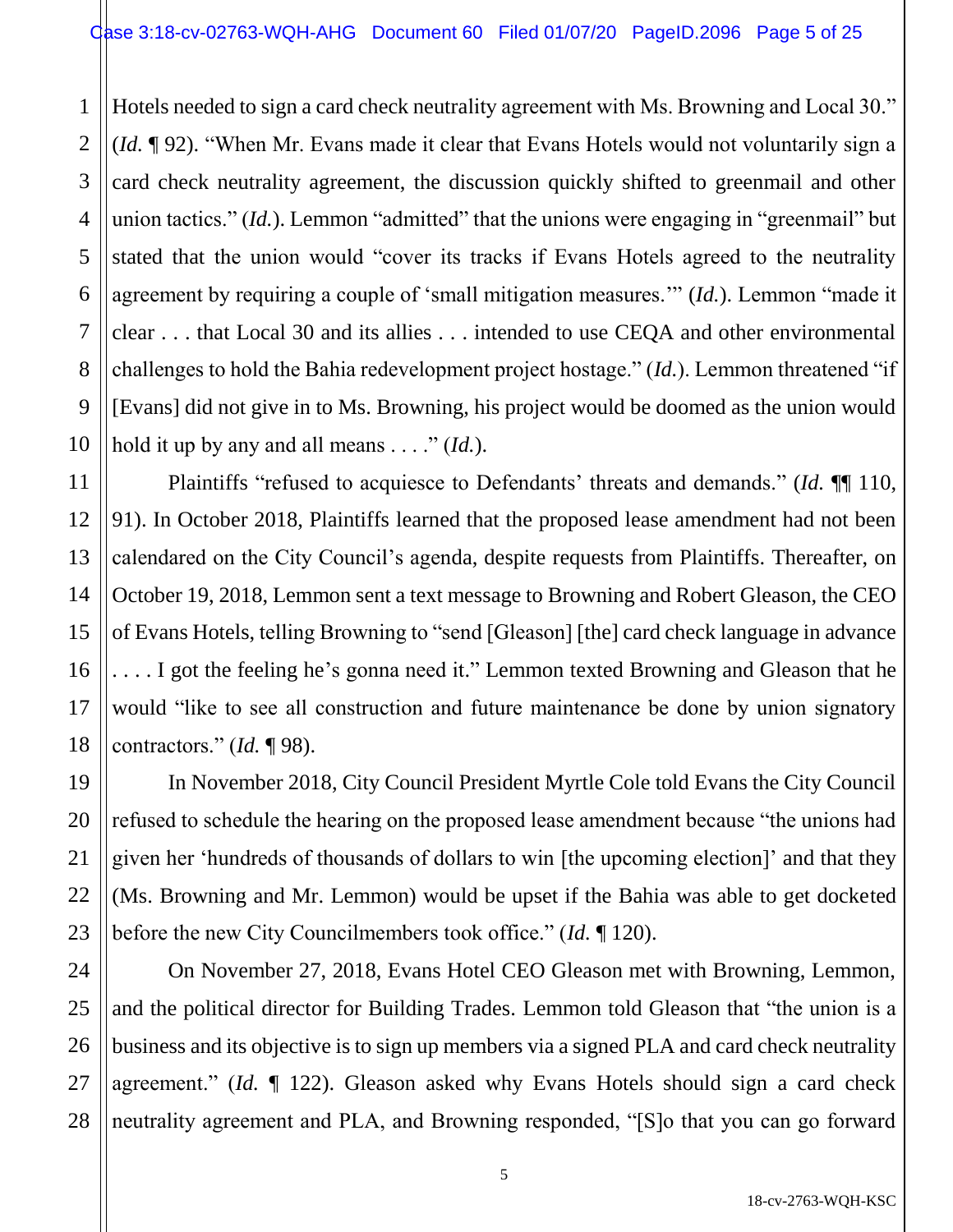with your project." *(Id.)*. Lemmon and Browning stated that "they had the vote on the new City Council President 'all locked up' and future City Councils would be even worse." (*Id.*). Lemmon told Gleason that the union's conduct was like a "grenade with the pin on the table" and "threatened that although the 'pin' had been taken out of the grenade, there was still time to put it back in." (*Id.*). Browning "cit[ed] her sham environmental suit with the Cisterra development and the affordable accommodation challenge she pulled out of 'thin air' to oppose the Sunroad development" and "assured Evans Hotels that they would stop at nothing to prevent the Bahia from going forward." (*Id.*).

While Defendants "successfully carr[ied] out Part 1 of their playbook and delay[ed] a vote on the Bahia lease amendment, Defendants further turned up the volume by implementing Part 2." (*Id.* ¶ 99). "At the same time that Defendants were drumming up environmental opposition, strong-arming City Council officials to impose unlawful conditions and delay hearings, and posting false messages on its website, they also turned up the heat by going after Evans Hotels' business partners, specifically Sea World LLC" ("Sea World"). (*Id.*).

In January 2018, Evans Hotels and Sea World entered a formal joint venture agreement to develop, own, and operate a Sea World hotel. Throughout June and July 2018, Sea World's environmental consultant, Allison Rolfe, relayed to Sea World:

[I]f SeaWorld continued its partnership with Evans Hotels, SeaWorld would face severe opposition from the unions and other union allies in connection with its plan to open new attractions every year. Defendants not only would interfere with SeaWorld's ability to get approval for a master plan amendment at City Council and the Coastal Commission (the usual greenmail), but would also drum up negative publicity against SeaWorld designed to undermine SeaWorld's reputation and public image. The message to SeaWorld was clear: either terminate your deal with Evans Hotels or face years of delay in getting future attractions approved and immeasurable damage to your image, reputation, and business in San Diego.

(*Id.* ¶ 110). Sea World abandoned its joint venture with Evans Hotels on September 19, 2018. "[A] SeaWorld executive confirmed to David Cherashore, Executive Board Member

1

2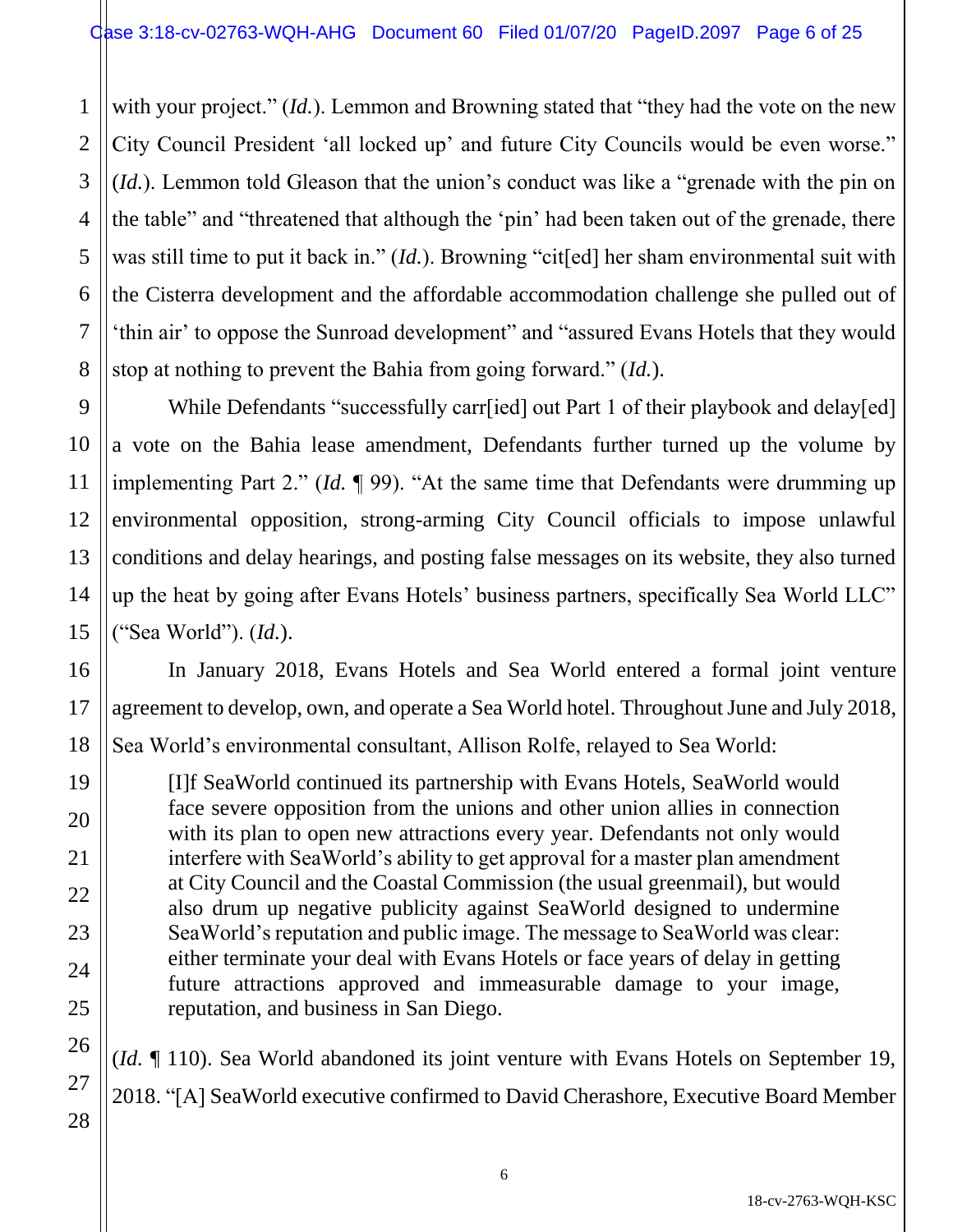1 2 of Evans Hotels, that the reason why the Board of Directors terminated the Joint Venture with Evans Hotels was because the unions threatened to target SeaWorld . . . ." (*Id.* ¶ 119).

Defendants' actions opposing the Bahia lease amendment, threatening to file environmental challenges, and conditioning political support on City Council votes are part of a pattern Defendants engage in "to use unlawful measures to unionize all labor in the construction and operation of hospitality properties in San Diego." (*Id.* ¶ 4). Defendants have been using "extortion, bribery, and secondary pressure" to ensure that "no new development in the hospitality industry can move forward without agreeing to a PLA with the Building Trades and a card check neutrality agreement with Local 30." (*Id.* ¶¶ 39, 48). Over the past ten years, Defendants "targeted" ten non-union developments. (*Id.* at 26; ¶ 50). Defendants use their "playbook" of tactics including "opposing projects on numerous, yet dubious grounds; filing voluminous objections to projects (also on dubious grounds); and pursuing sham lawsuits that are immediately abandoned once Defendants obtain PLAs and card check neutrality agreements." (*Id.* ¶¶ 55-56).

# **II. MOTIONS TO DISMISS**

Defendants move to dismiss Plaintiffs' Amended Complaint for failure to state a claim upon which relief can be granted pursuant to Rule 12(b)(6) of the Federal Rules of Civil Procedure.

# **A. Legal Standard**

Rule 12(b)(6) of the Federal Rules of Civil Procedure permits dismissal for "failure to state a claim upon which relief can be granted." In order to state a claim for relief, a pleading "must contain . . . a short and plain statement of the claim showing that the pleader is entitled to relief." Fed. R. Civ. P. 8(a)(2). Dismissal under Rule 12(b)(6) "is proper only where there is no cognizable legal theory or an absence of sufficient facts alleged to support a cognizable legal theory." *Shroyer v. New Cingular Wireless Servs., Inc.*, 622 F.3d 1035, 1041 (9th Cir. 2010) (quotation omitted).

"To survive a motion to dismiss, a complaint must contain sufficient factual matter, accepted as true, to 'state a claim to relief that is plausible on its face.'" *Ashcroft v. Iqbal*,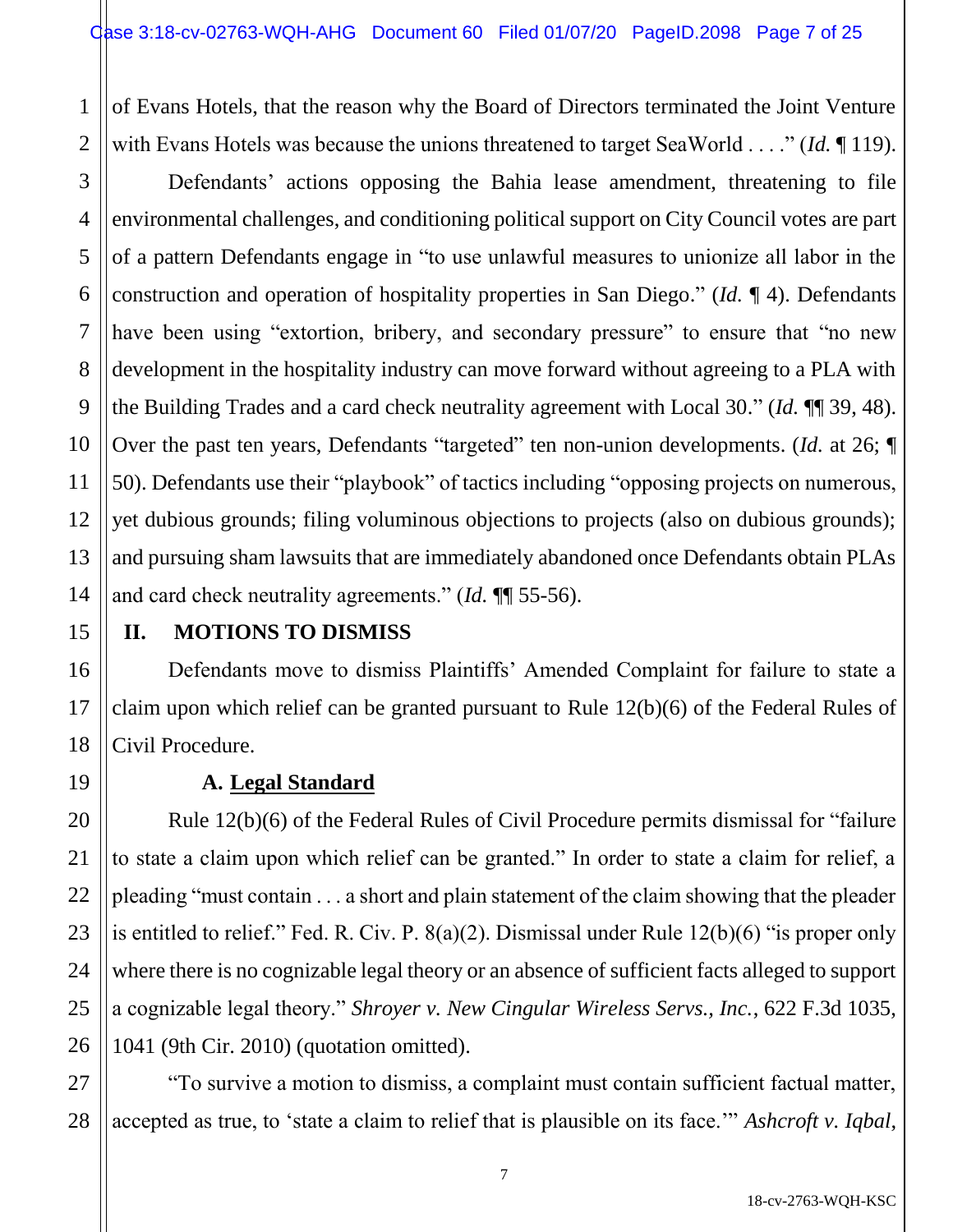1 2 3 4 5 6 7 8 9 10 11 12 13 556 U.S. 662, 678 (2009) (quoting *Bell Atl. Corp. v. Twombly*, 550 U.S. 544, 570 (2007)). "A claim has facial plausibility when the plaintiff pleads factual content that allows the court to draw the reasonable inference that the defendant is liable for the misconduct alleged." *Iqbal*, 556 U.S. at 678 (citation omitted). "[A] plaintiff's obligation to provide the 'grounds' of his 'entitle[ment] to relief' requires more than labels and conclusions, and a formulaic recitation of the elements of a cause of action will not do." *Twombly*, 550 U.S. at 555 (quoting Fed. R. Civ. P. 8(a)). A court is not "required to accept as true allegations that are merely conclusory, unwarranted deductions of fact, or unreasonable inferences." *Sprewell v. Golden State Warriors*, 266 F.3d 979, 988 (9th Cir. 2001). "In sum, for a complaint to survive a motion to dismiss, the non-conclusory factual content, and reasonable inferences from that content, must be plausibly suggestive of a claim entitling the plaintiff to relief." *Moss v. U.S. Secret Serv.*, 572 F.3d 962, 969 (9th Cir. 2009) (quotation omitted).

#### **B. Discussion**

14

15

16

17

18

19

20

21

22

23

Defendants contend that the facts alleged in the Amended Complaint fail to state a claim under the LMRA, the Sherman Act, RICO, or California state law. Defendants contend that Plaintiffs' claims are based on petitioning activity, which is immune from liability under the *Noerr-Pennington* doctrine.

Plaintiffs contend that the *Noerr-Pennington* doctrine does not bar the claims alleged in the Amended Complaint, because the claims are based on Defendants' non-petitioning threats, rather than protected petitioning activity. Plaintiffs contend that even if Defendants' alleged conduct constitutes petitioning activity, the activity falls within the "sham exception" to *Noerr-Pennington* immunity. (ECF No. 35 at 31).

24 25 26 27 28 "[T]he *Noerr-Pennington* doctrine requires that, to the extent possible, [courts] construe federal statutes so as to avoid burdens on activity arguably falling within the scope of the Petition Clause of the First Amendment." *Sosa v. DIRECTTV, Inc.*, 437 F.3d 923, 942 (9th Cir. 2006). "Under the *Noerr-Pennington* doctrine, those who petition any department of the government for redress are generally immune from statutory liability for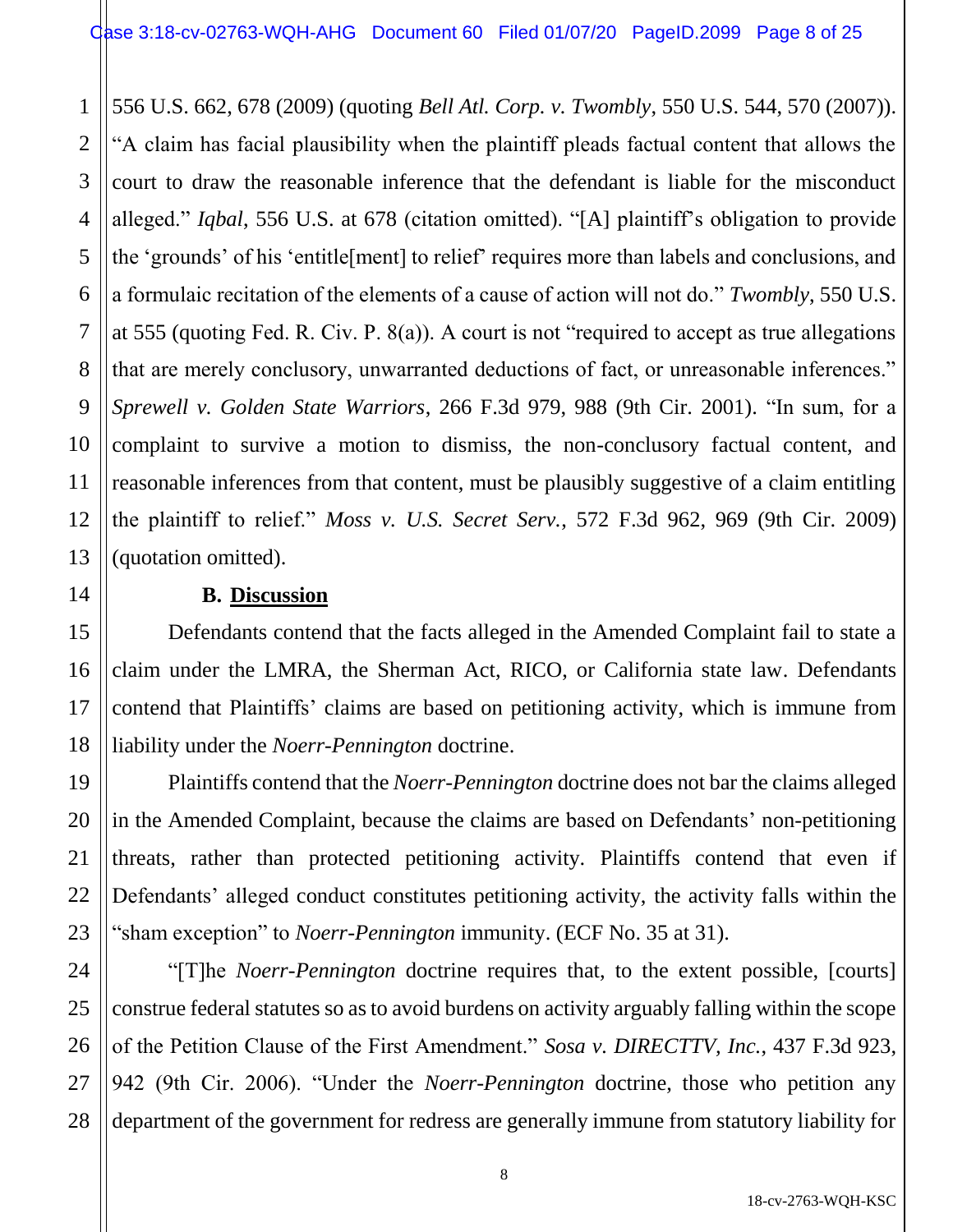1

2

3

4

5

6

7

8

9

10

11

12

13

14

15

16

17

18

19

20

21

22

23

24

25

their petitioning conduct." *Id.* at 929 (citing *Empress LLC v. City & Cty. of S.F.*, 419 F.3d 1052, 1056 (9th Cir. 2005)). Petitioning activity is immune from statutory liability "notwithstanding the fact that the[ ] activity might otherwise be proscribed by the statute involved." *White v. Lee*, 227 F.3d 1214, 1231 (9th Cir. 2000).

The *Noerr-Pennington* doctrine arisesfrom *Eastern Railroad Presidents Conference v. Noerr Motor Freight, Inc.*, 365 U.S. 127 (1961), and *United Mine Workers v. Pennington*, 381 U.S. 657 (1965). These cases established that the Petition Clause of the First Amendment of the United States Constitution insulates petitioning conduct from liability under the Sherman Act, regardless of the petitioner's anticompetitive purpose or intent. *See Noerr*, 365 U.S. at 138; *Pennington*, 381 U.S. at 669-72. "While the *Noerr-Pennington* doctrine originally arose in the antitrust context, it is based on and implements the First Amendment right to petition and therefore . . . applies equally in all contexts." *White*, 227 F.3d at 1231 (citations omitted).

Today, "the *Noerr-Pennington* doctrine stands for a generic rule of statutory construction, applicable to any statutory interpretation that could implicate the rights protected by the Petition Clause." *Sosa*, 437 F.3d at 931. "Under the *Noerr-Pennington*  rule of statutory construction, we must construe federal statutes so as to avoid burdening conduct that implicates the protections afforded by the Petition Clause unless the statute clearly provides otherwise." *Id.* The *Noerr-Pennington* doctrine has been extended beyond the statutory context to apply to state common law torts based on activity that implicates the Petition Clause. *Theme Promotions, Inc. v. News Am. Mktg. FSI*, 546 F.3d 991, 1007- 08 (9th Cir. 2008). The protection afforded by the *Noerr-Pennington* doctrine is not absolute. Where petitioning activity is "a mere sham to cover what actually is nothing more than an attempt to interfere directly with the business relationships of a competitor," immunity does not apply. *Noerr*, 365 U.S. at 144.

26 27 28 In determining whether the *Noerr-Pennington* doctrine immunizes a defendant's conduct from liability, the court applies a three-step test. *Sosa*, 437 F.3d at 930 (citing *BE & K Construction Co. v. NLRB*, 536 U.S. 516, 530-37 (2002)). First, the court determines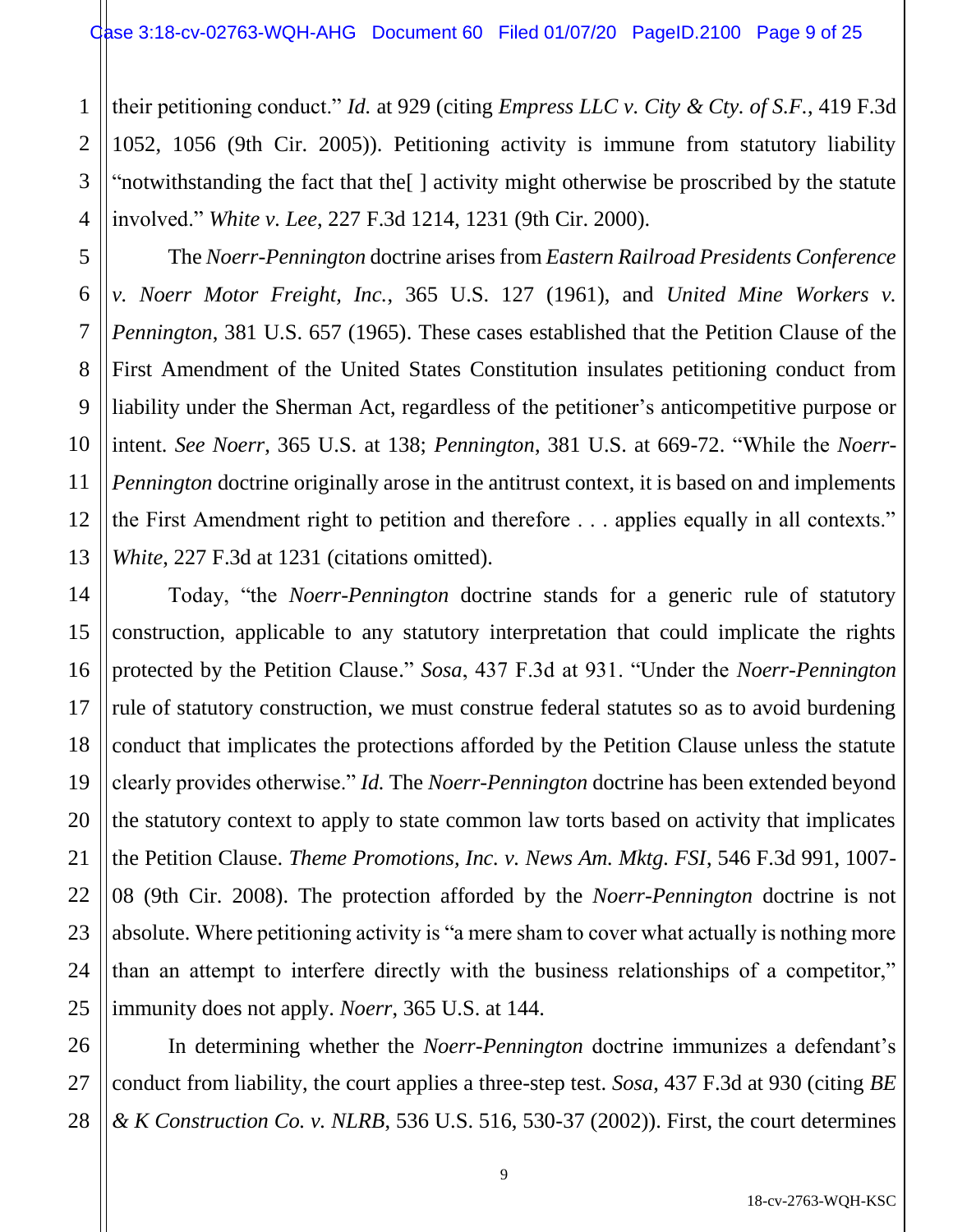1 2 3 4 5 6 whether the plaintiff's lawsuit burdens the defendant's petitioning activities. *Sosa*, 437 F.3d at 930, 932 (citations omitted). Second, "examin[ing] the precise petitioning activity at issue, [the court] determine[s] whether the burden on that activity implicate[s] the protection of the Petition Clause." *Id.* at 930 (citation omitted). Third, the court determines whether the laws the plaintiff is suing under may be construed to preclude the burden on petitioning activity. *Id.* (citation omitted).

7 8 9 10 12 13 14 The plaintiff has the burden to state factual allegations that show the defendant's conduct falls outside the protection of *Noerr-Pennington*. *See Boone v. Redevelopment Agency of San Jose*, 841 F.2d 886, 894 (9th Cir. 1988) ("In order not to chill legitimate lobbying activities, it is important that a plaintiff's complaint contain specific allegations demonstrating that the *Noerr-Pennington* protections do not apply."); *Sosa*, 437 F.3d at 942 (affirming order dismissing plaintiff's claims without leave to amend for failure to state a claim under Rule 12(b)(6) where the plaintiff alleged activity "arguably falling within the scope of the Petition Clause of the First Amendment").

11

15

16

17

18

19

20

21

22

23

24

25

"[I]n order to state a claim for relief . . . a complaint must include allegations of the specific activities" the defendant engaged in that deprive the defendant's conduct of *Noerr-Pennington* protection. *Franchise Realty Interstate Corp. v. S.F. Local Joint Exec. Bd.*, 542 F.2d 1076, 1082 (9th Cir. 1976), *cert. denied*, 430 U.S. 940 (1997). "[T]he danger that the mere pendency of the action will chill the exercise of First Amendment rights requires more specific allegations than would otherwise be required." *Id.* at 1088. "Where a claim involves the right to petition governmental bodies under *Noerr-Pennington*, [ ] we apply a heightened pleading standard." *See Or. Natural Res. Council v. Mohla*, 944 F.2d 531, 533 (9th Cir. 1991). "Conclusory allegations are not sufficient to strip a defendant's activities of *Noerr-Pennington* protection." *Id.* (citation omitted).

**1. Step One – Burden on Petitioning Activity**

26 27 28 At step one of the *Noerr-Pennington* inquiry, the court determines whether the plaintiff's lawsuit burdens the defendant's petitioning activities. *Sosa*, 437 F.3d at 930, 932 (citations omitted). In this case, Plaintiffs' lawsuit seeks to impose liability under the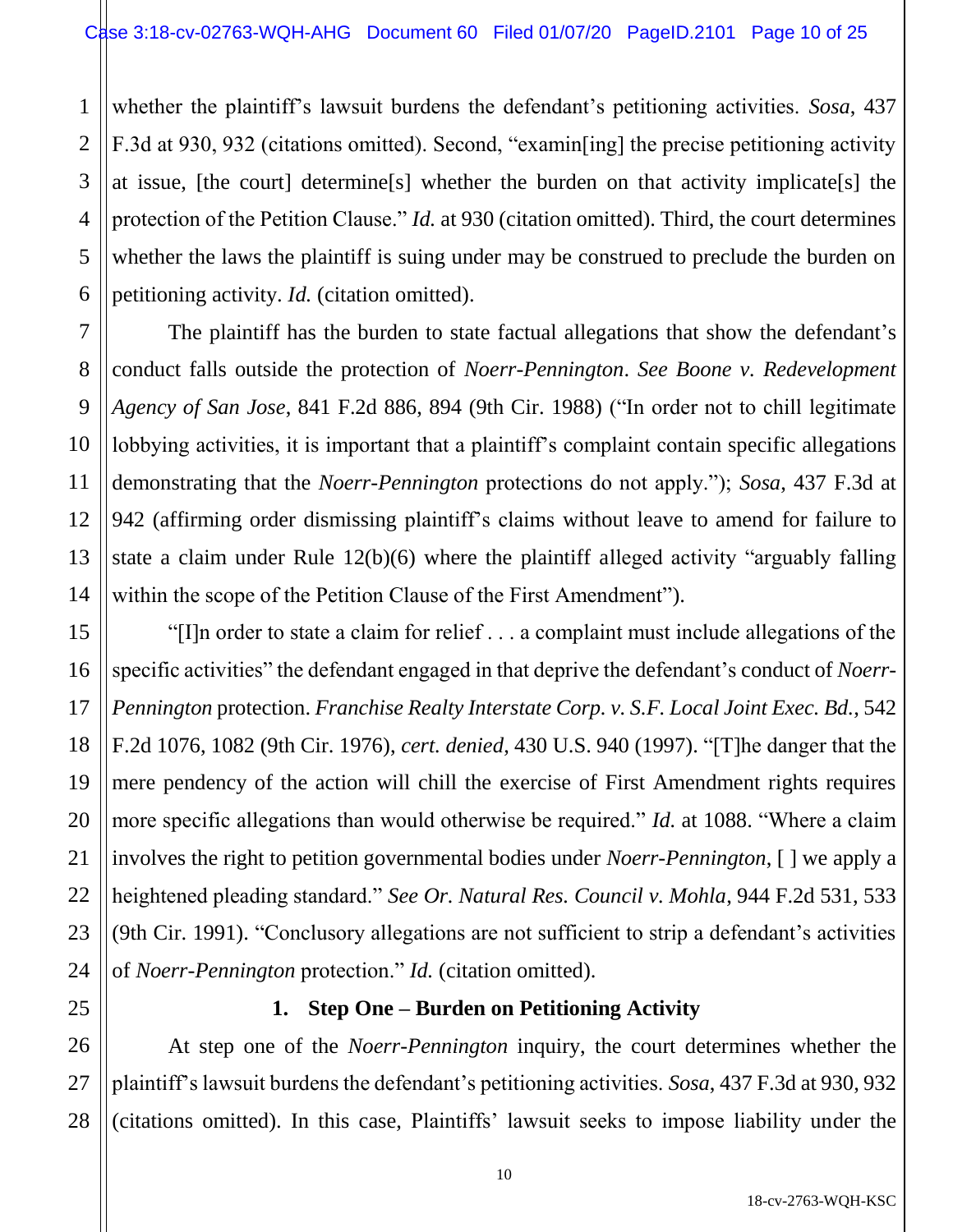1 2 3 4 5 6 7 8 9 10 11 12 13 14 15 16 17 18 19 20 LMRA, the Sherman Act, RICO, and California state extortion and interference with contract law. Plaintiffs base their claims on factual allegations involving the following activities by Defendants: 1) sending letters and lobbying City Councilmembers to oppose the Bahia lease amendment; 2) posting on a website and Facebook page that the proposed Bahia redevelopment violates the MBPMPU; 3) threatening to continue to oppose the Bahia redevelopment, including by filing CEQA challenges, if Plaintiffs refuse to sign a card check neutrality agreement and PLA; and 4) threatening Sea World that Defendants will oppose future Sea World projects at the Coastal Commission and City Council and engage in a negative publicity campaign against Sea World if Sea World continued its partnership with Evans Hotels. A successful suit by Plaintiffs in this case would burden each of Defendants' alleged activities, including Defendants' ability to petition the City Council, file lawsuits, and create web content aimed at influencing public opinion. A successful lawsuit by Plaintiffs would further burden Defendants' ability to resolve issues short of the often expensive and time-consuming process of lobbying, litigating, and campaigning. If liability may be imposed for making demands prior to directly petitioning a governmental body, parties would be deterred from attempting to resolve problems on their own before seeking government relief. *See Sosa*, 437 F.3d at 932-33 (holding that a successful RICO suit would burden the defendant's ability to send pre-suit demand letters and settle claims short of filing a lawsuit). The Court finds that Plaintiffs' lawsuit will burden Defendants' petitioning activity.

## **2. Step Two – Petition Clause Protection**

At step two of the *Noerr-Pennington* inquiry, the court determines whether the burden on the defendant's petitioning activity "implicate[s] the protection of the Petition Clause." *Sosa*, 437 F.3d at 930. To decide whether the Petition Clause is implicated, the court "first determine[s] whether the activities of [the defendant] are of the type that the *Noerr-Pennington* doctrine seeks to protect and then discuss[es] whether any exceptions to the *Noerr-Pennington* protections apply." *Boone*, 841 F.2d at 894.

28 ///

21

22

23

24

25

26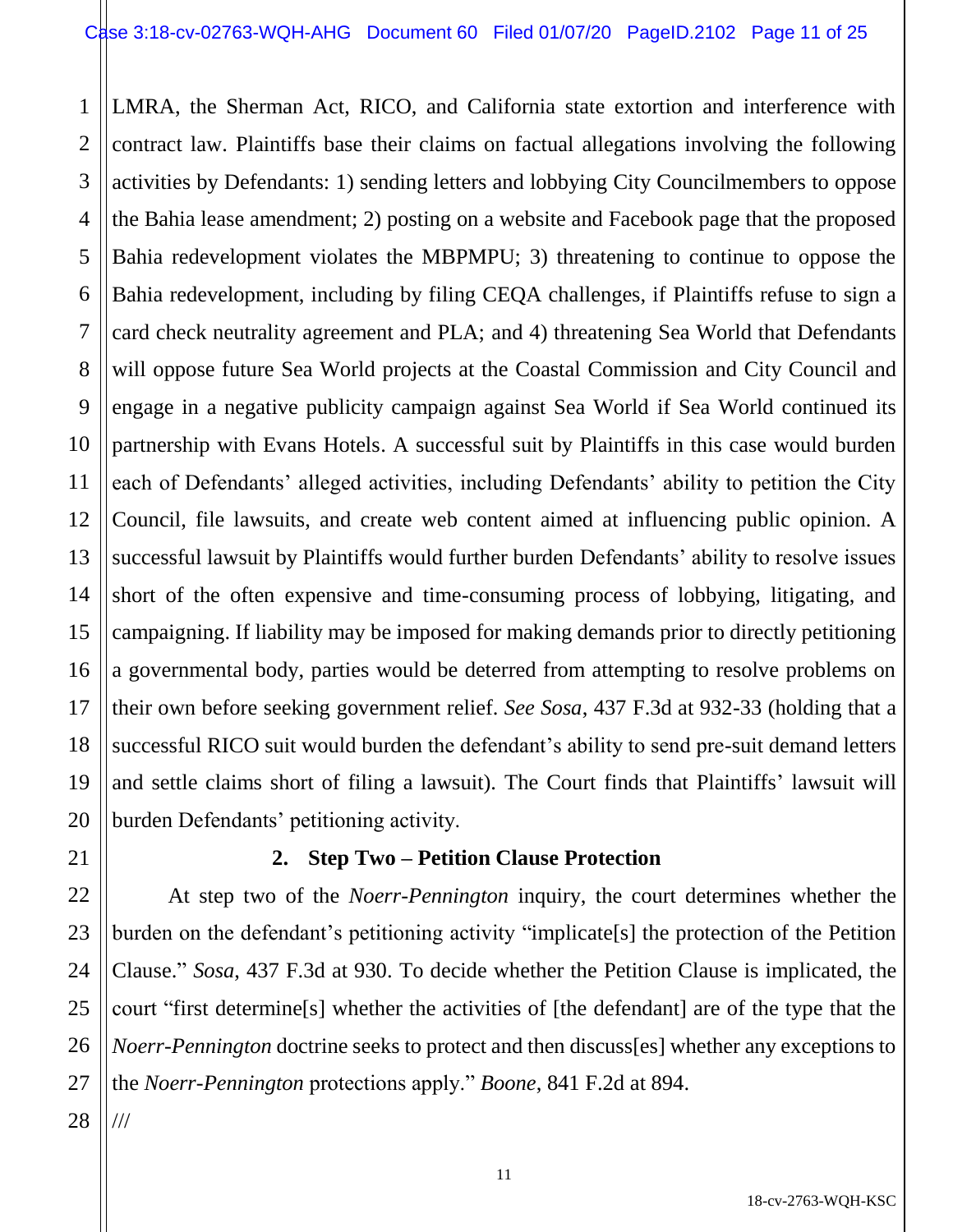## a. Petitioning Activity

2 Plaintiffs contend that Defendants engaged in non-petitioning conduct that does not implicate the Petition Clause. Plaintiffs contend that Defendants made "direct threats" to Plaintiffs and Sea World that "are not sufficiently related to petitioning activity" to warrant *Noerr-Pennington* protection. (ECF No. 35 at 31-32). Plaintiffs contend that Defendants' threat to oppose the Bahia lease amendment unless Plaintiffs sign a PLA and card check neutrality agreement is not protected petitioning activity. Plaintiffs contend that Defendants' threats to oppose Sea World projects and "drum up negative publicity" against Sea World if Sea World continued to work with Plaintiffs is not protected petitioning activity. (*See* ECF No. 19 ¶ 110).

Defendants contend that Plaintiffs' allegations are based on Defendants' protected petitioning activity. Defendants contend that their opposition to the Bahia lease amendment, including sending letters to City Council and directly petitioning City Councilmembers, is protected lobbying activity. Defendants contend that threatening to continue to oppose the Bahia lease amendment is protected petitioning activity. Defendants contend that threatening to petition the Coastal Commission and City Council and to engage in a negative publicity campaign against Sea World is protected petitioning activity.

Petitioning activity includes "petitions directed at any branch of government, including the executive, legislative, judicial and administrative agencies." *Manistee Town Ctr. v. City of Glendale*, 227 F.3d 1090, 1092 (9th Cir. 2000). To give "adequate breathing space to the right of petition," *Sosa*, 437 F.3d at 934, *Noerr-Pennington* also protects conduct that is "incidental to a valid effort to influence governmental action." *Allied Tube & Conduit Corp. v. Indian Head*, 486 U.S. 492, 499 (1988). "[C]ommunications between private parties are sufficiently within the protection of the Petition Clause to trigger the *Noerr-Pennington* doctrine, so long as they are sufficiently related to petitioning activity." *Sosa*, 437 F.3d at 935.

Plaintiffs allege in the Amended Complaint that Defendant Lemmon threatened "to use CEQA and other environmental challenges to hold the Bahia redevelopment hostage."

18-cv-2763-WQH-KSC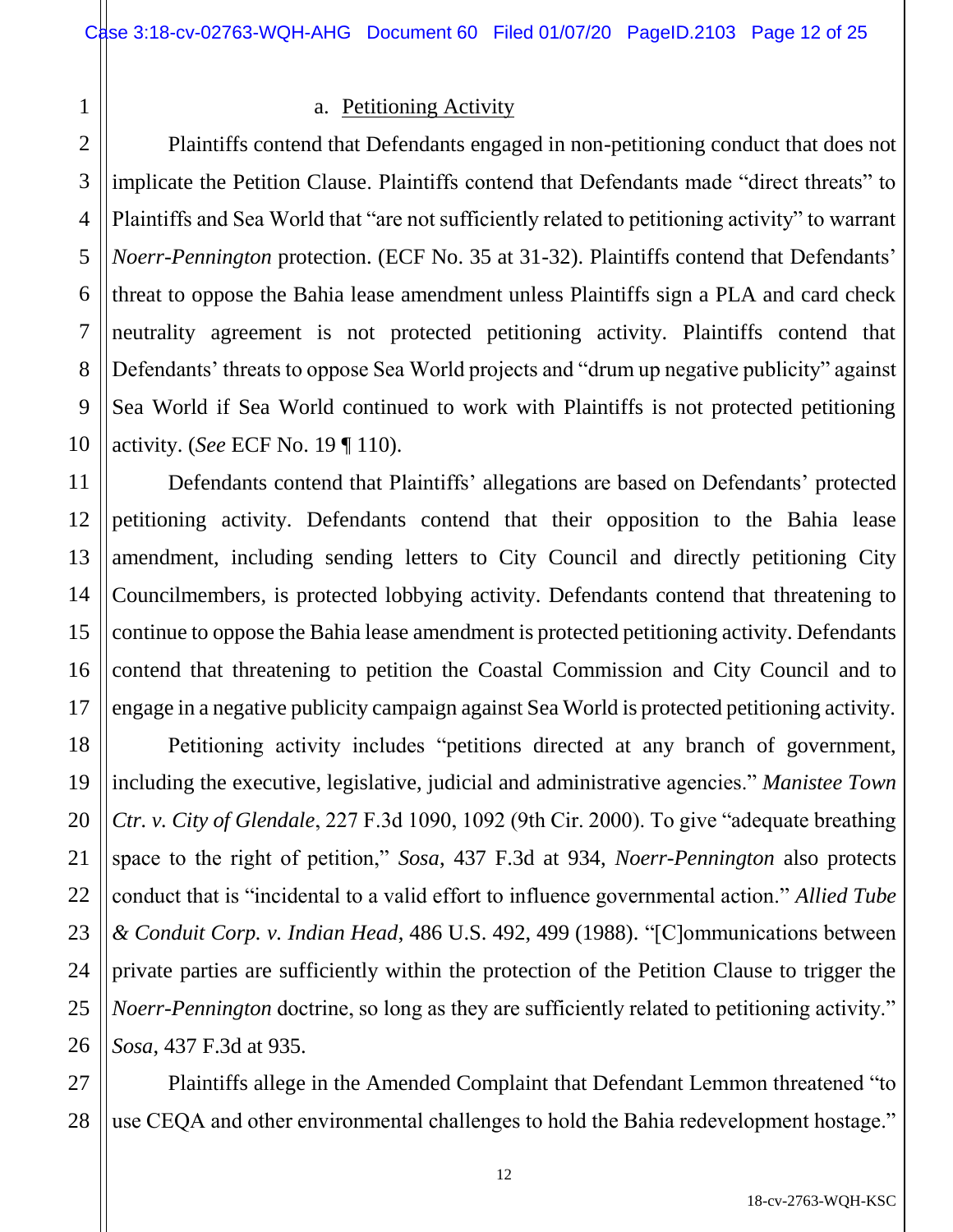1 (ECF No. 19 ¶ 92). Plaintiffs allege that Defendant Lemmon threatened Evans that "if [Evans] did not give in to Ms. Browning, his project would be doomed as the union would hold it up by any and all means—stating 'we know how to do it, we do it all the time." (*Id.*). Plaintiffs allege Defendant Lemmon threatened that there was "still time to put [the pin] back in" the "grenade" and that Defendant Browning said the unions "would stop at nothing to prevent the Bahia from going forward." (*Id.* ¶ 122). Plaintiffs allege that Defendants threatened, through Sea World's environmental consultant, Allison Rolfe, that

if SeaWorld continued its partnership with Evans Hotels . . . Defendants . . . would interfere with SeaWorld's ability to get approval for a master plan amendment at City Council and the Coastal Commission . . . [and] drum up negative publicity against SeaWorld designed to undermine SeaWorld's reputation and public image.

(*Id.*  $\llbracket$  110). Plaintiffs allege that Rolfe "related [that] . . . Defendants would target . . . SeaWorld" (*id.* ¶ 122) and that "[o]n information and belief, Ms. Rolfe was sent by Defendants to communicate the message that . . . [Defendants] would come after SeaWorld . . ." (*id.* ¶ 108).

Threats to file a lawsuit fall within the scope of the Petition Clause. *See Rock River Communcs., Inc. v. Universal Music Grp., Inc.*, 745 F.3d 343, 351 (9th Cir. 2014) (sending cease and desist letters and making threats to litigate against plaintiff's business partner are immune unless the threatened lawsuit is a sham). The alleged threats to lobby the City Council, file CEQA lawsuits, petition the Coastal Commission, and engage in a negative publicity campaign are "the type[s] of activit[ies] that typically arise[] only in the context of contemplated petitioning activity." *Sosa*, 437 F.3d at 936. Plaintiffs allege that Defendants are threatening to engage in petitioning activity. *See USS-POSCO Indus. v. Contra Costa Cty. Bldg. & Constr. Trades Council*, 31 F.3d 800, 810 (9th Cir. 1994) (filing a series of lawsuits is petitioning conduct); *Kottle v. Northwest Kidney Ctrs.*, 146 F.3d 1056, 1061-62 (9th Cir. 1998) (petitioning an administrative agency falls within the scope of *Noerr-Pennington*); *In re Airport Car Rental Antitrust Litig.*, 693 F.2d 84, 88 (9th Cir. 1982) (lobbying the legislature is petitioning); *Boone*, 841 F.2d at 895 (a negative publicity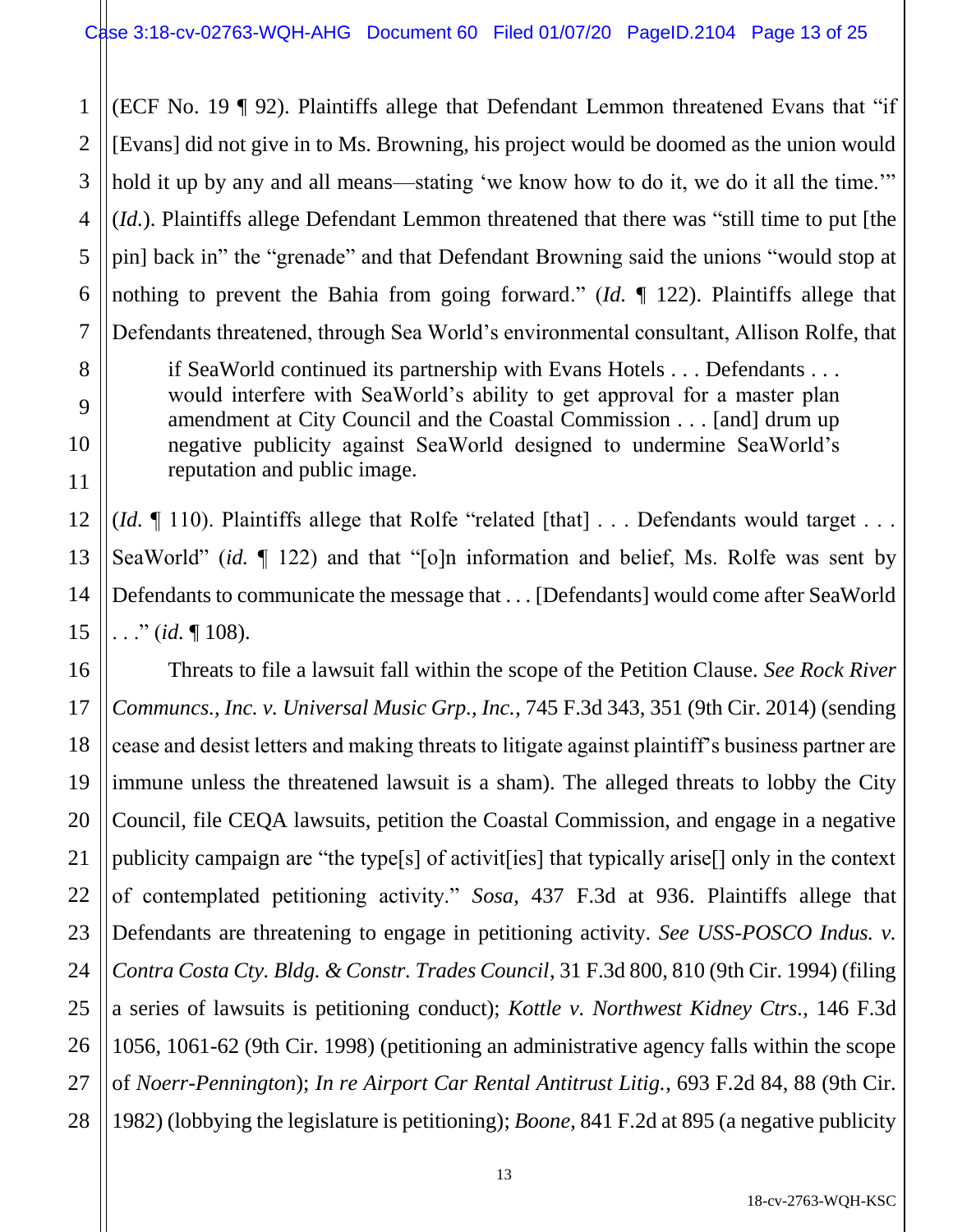1 2 3 4 campaign is protected by *Noerr-Pennington* unless it is a sham, not genuinely intended to influence government action). Threats to file a lawsuit, to lobby, file CEQA challenges, and engage in a negative publicity campaign are incidental to petitioning activity and fall within the scope of the Petition Clause.

7

11

21

5 6 8 9 10 12 13 14 15 16 17 18 19 20 22 23 In regard to Plaintiffs' allegations that Defendant Lemmon threatened Evans that "his project would be doomed as the union would hold it up by any and all means," that there was "still time to put [the pin] back in" the "grenade," and that Defendant Browning said the unions "would stop at nothing to prevent the Bahia from going forward," (ECF No. 19 ¶¶ 92, 122), each alleged threat was made in the context of petitioning activity. The alleged threat that the Bahia would be "doomed" was made in the context of Defendant Lemmon discussing the union's lawyers sending letters to the City Council and filing CEQA challenges. The alleged "grenade" comment was made in the context of Defendants discussing lobbying the City Council. Defendant Browning's statement that Defendants "would stop at nothing" was made in the context of Defendants discussing past lawsuits. The Court cannot infer, from the facts alleged, that Defendants' "threats" to Plaintiffs fall outside the scope of the Petition Clause. *See Affordable Hous. Dev. Corp. v. City of Fresno*, CIV F 97-5498 DWW SMS, 2001 U.S. Dist. LEXIS 26378, at \*64 (E.D. Cal. Nov. 9, 2001) (holding the defendant's threat that the plaintiff "might have some problems down the road if [defendant] did not get his way" was a threat of a "political nature" protected by the *Noerr-Pennington* doctrine). The Court cannot infer that these alleged threats would constitute actional conduct under the LMRA, Sherman Act, RICO, or California state law. *See Kottle*, 146 F.3d at 1064 (holding that the plaintiff's "vague allegations of misrepresentations are [] insufficient to overcome *Noerr-Pennington* protection").

24 25 26 27 28 The same conclusion applies to Plaintiffs' allegations that Sea World's environmental consultant, Allison Rolfe, "related [that] . . . Defendants would target . . . Sea World," (ECF No. 19 ¶ 122), and that "[o]n information and belief, Ms. Rolfe was sent by Defendants to communicate the message that . . . [Defendants] would come after Sea World . . ." *(id.*  $\llbracket$  108). Assuming that Defendants made the exact statements alleged—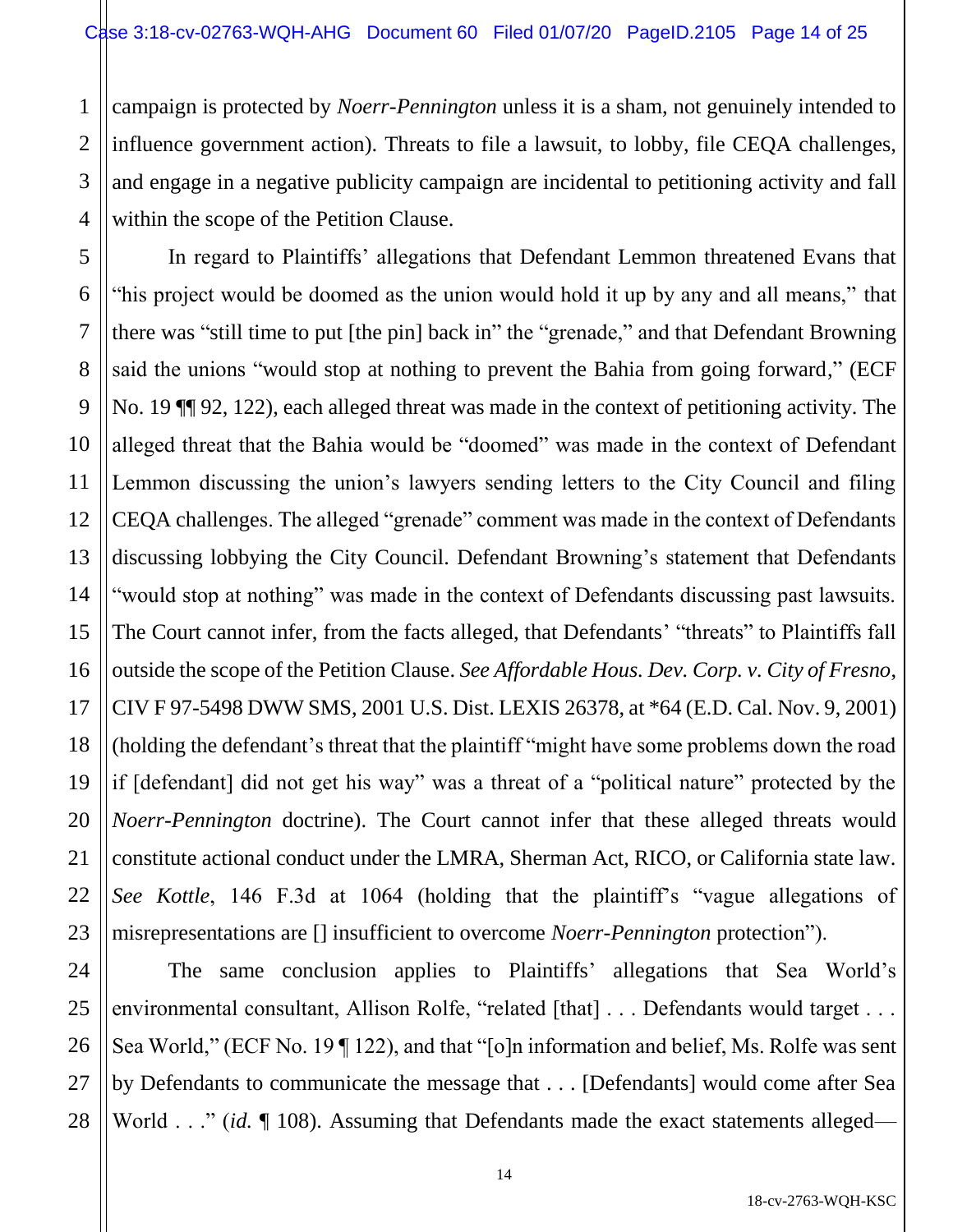1 2 3 4 5 6 rather than Rolfe's interpretation of Defendants' statements—the Court cannot infer that Defendants threatened any actionable conduct outside the protection of *Noerr-Pennington*. The alleged statements were made along with "threats" to lobby the City Council, petition the Coastal Commission, and drum up negative publicity. Viewing the alleged threats, communicated by Rolfe, in the light most favorable to Plaintiffs, Plaintiffs' allegations fall short of the "specific activities" Plaintiff must allege that do not constitute petitioning conduct or conduct incidental to petitioning activity. *Franchise Realty Interstate Corp.*, 542 F.2d at 1082. Defendants' conduct as alleged in the Amended Complaint is protected by the *Noerr-Pennington* doctrine unless it falls within the sham exception.

# b. Sham Exception

At step two of the *Noerr-Pennington* analysis, the court determines whether the plaintiff has stated facts that show the defendant's petitioning activity is a sham to cover "an attempt to interfere directly with the business relationships of a competitor." *Noerr*, 365 U.S. at 144; *Boone*, 841 F.2d at 894; *Mohla*, 944 F.2d 534.

# *i. Serial Petition Sham Exception*

Plaintiffs contend that Defendants' efforts to delay or block non-union developments—by lobbying, posting website content, writing letters, filing lawsuits, and initiating environmental challenges—show a pattern of "sham activity" under the serial petitioning sham exception. (ECF No. 35 at 34-35). Plaintiffs contend that Defendants' threat to engage in serial petitioning against Sea World falls within the sham exception to the *Noerr-Pennington* doctrine. Plaintiffs contend that "Defendants can have no objectively reasonable grounds for opposing SeaWorld developments before they are even proposed." (ECF No. 35 at 38).

Defendants contend that the Court may only consider actions brought against Plaintiffs, not actions brought against unrelated entities, in determining whether a series of petitions falls within the sham exception. Defendants further contend that their past petitions had merit. Defendants contend that Plaintiffs fail to "state a claim by merely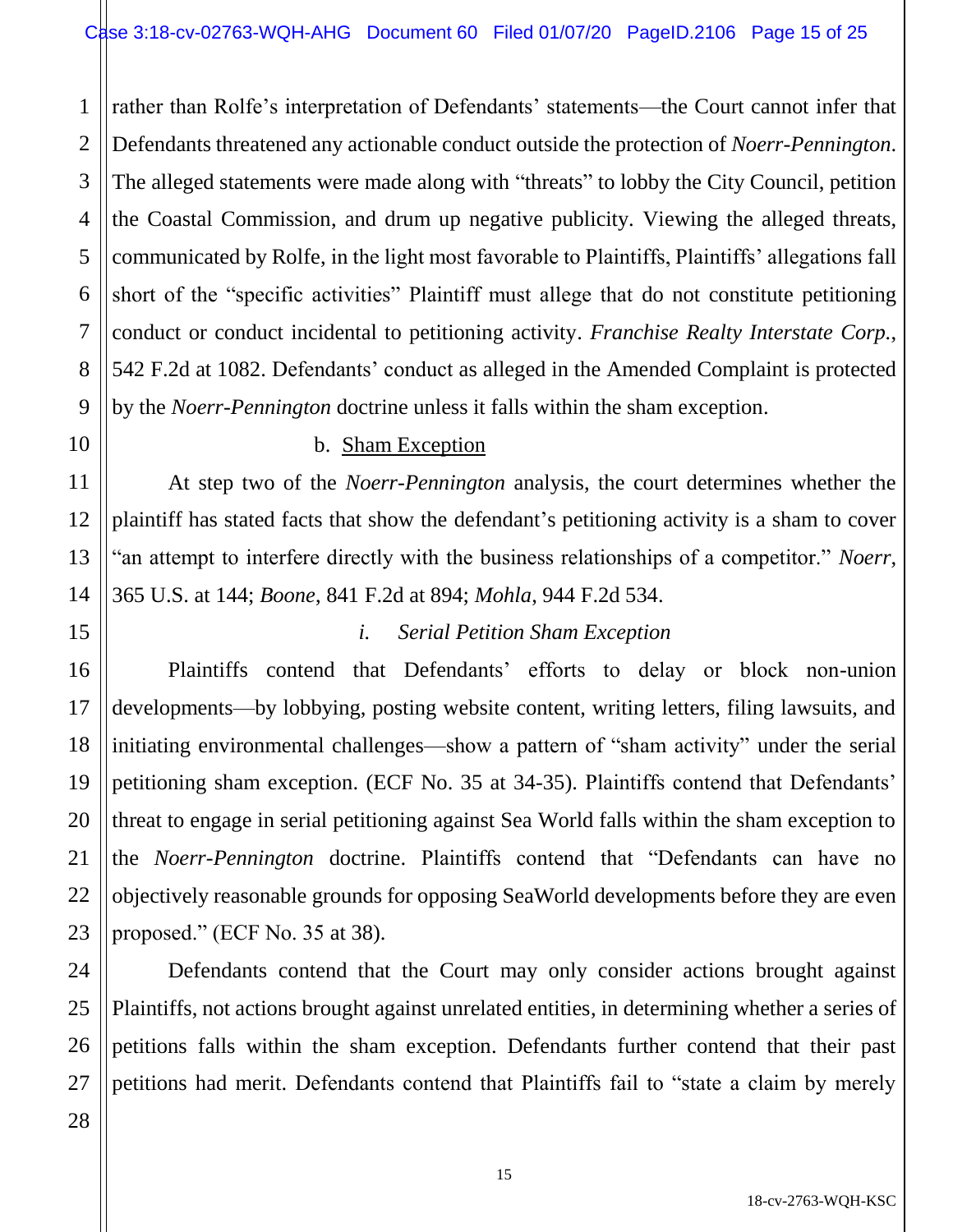1 2 assuming—and alleging in a conclusory fashion—" that any petitioning against Sea World would be a sham. (ECF No. 29-1 at 25).

3 4 5 6 7 8 9 10 11 12 13 14 15 16 17 18 19 The test courts apply to determine whether the sham exception applies differs depending on the type of governmental entity involved in the petitioning activity. *Kottle*, 146 F.3d at 1060. Where the branch of government is a court of law, the plaintiff must demonstrate one of three circumstances: 1) where the plaintiff alleges a single action constitutes sham petitioning, the plaintiff must demonstrate the lawsuit was both "objectively baseless in the sense that no reasonable litigant could realistically expect success on the merits" and a concealed "attempt to interfere with the directly with the business relationships of a competitor," *Prof'l Real Estate Investors, Inc. v. Columbia Pictures Indus.*, 508 U.S. 49, 60-61 (1993) (quotation omitted); 2) where the defendant is alleged to have brought a series of legal proceedings, the plaintiff must demonstrate that the lawsuits were brought "pursuant to a policy of starting legal proceedings without regard to the merits and for the purposes of injuring a market rival," i.e., "for purposes of harassment," *USS-POSCO Indus.*, 31 F.3d at 811; or 3) where the alleged anticompetitive behavior consists of making intentional misrepresentations to the court, the plaintiff must demonstrate the "'party's knowing fraud upon, or its intentional misrepresentation to, the court deprive the litigation of its legitimacy.'" *Kottle*, 146 F.3d at 1060 (quoting *Liberty Lake Inv., Inc. v. Magnuson*, 12 F.3d 155, 158 (9th Cir. 1993)).

20 24 25 The serial petition sham exception applies only to petitions to a court or adjudicatory administrative agency and conduct incidental to filing a petition. It does not apply to lobbying. *Kottle*, 146 F.3d at 1061. Where a plaintiff alleges a series of sham lawsuits against entities other than the plaintiff, the lawsuits "are relevant only to the extent that they demonstrate that [the defendant] was improperly motivated in filing its lawsuit against [the plaintiff]." *Mohla*, 944 F.2d at 534.

21

22

23

27

26 28 Plaintiffs allege that, over the past ten years, Defendants filed 1) a petition for writ of mandate alleging that the financing plan for the proposed San Diego Convention Center expansion was illegal; 2) a CEQA lawsuit regarding the San Diego Convention Center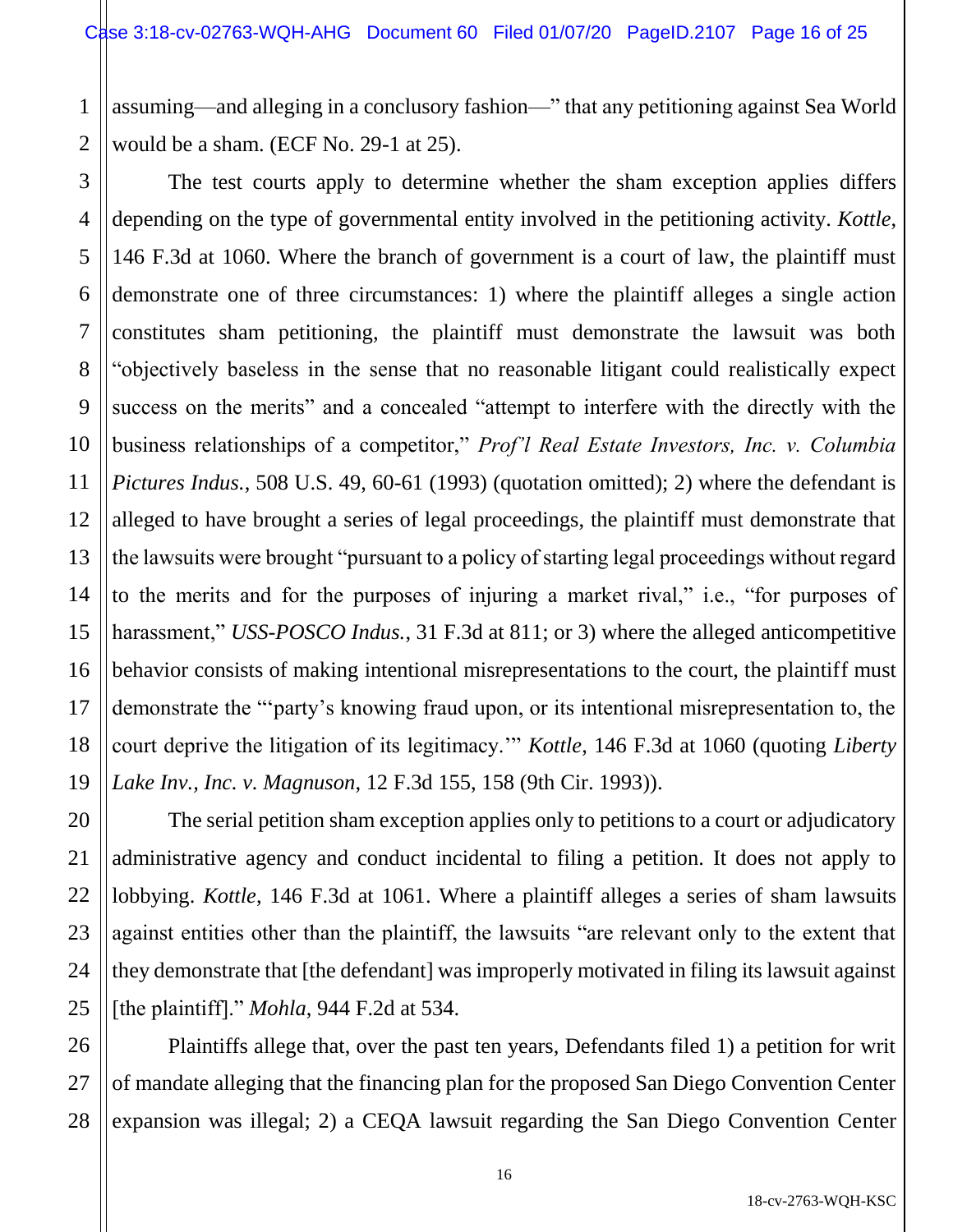1 2 3 expansion; 3) a "sham CEQA suit" related to the Cisterra development (ECF No. 19 ¶ 57); 4) an appeal of the Port of San Diego's determination to exclude the Sunroad restaurant from coastal development permit requirements; 5) an appeal to the Coastal Commission of permit approval for the Hotel Del Coronado; 6) a CEQA complaint related to the Hotel Del Coronado; and 7) an appeal of the City Council's water easement determination for the San Diego Marriott Marquis & Marina on CEQA grounds. Plaintiffs allege that Defendants abandoned these challenges, and in some cases provided support for the developments, once the developers agreed to sign favorable union agreements. Plaintiffs allege that Defendants communicated through Allison Rolfe that Defendants would "interfere with SeaWorld's ability to get approval for a master plan amendment at . . . the Coastal Commission . . ." unless Sea World terminated its agreement with Evans Hotels. (*Id.* ¶ 110).

Under the serial petition test, Plaintiffs fail to allege facts from which the Court can infer that Defendants' past filings against other San Diego developments demonstrate that Defendants were improperly motivated in filing any lawsuit against Plaintiffs. *Mohla*, 944 F.2d at 534. In this case, Defendants have not filed any lawsuit against Plaintiffs. Moreover, the Court cannot conclude that Defendants filed the allegedly sham past lawsuits, or threatened to file future lawsuits, to "injure a market rival." *USS-POSCO Indus.*, 31 F.3d at 811. Unions and hotel developers are not market rivals. *See* ECF No. 19 ¶ 122 ("[T]he union is a business and its objective is to sign up members . . . ."). The serial petition sham exception does not apply.

Even if the Court examines Defendants' alleged threat to "interfere with SeaWorld's ability to get approval for a master plan amendment at . . . the Coastal Commission . . . ," (ECF No. 19 ¶ 110), under the "objectively baseless" standard for single petitions, as Plaintiffs request, Plaintiffs fail to state facts from which the Court can infer Defendants' threat was a sham. Plaintiffs request the Court conclude that *any* future Coastal Commission petition filed by Defendants against Sea World would be objectively baseless, without stating "specific allegations" that show the petitions would be meritless. *See Theme*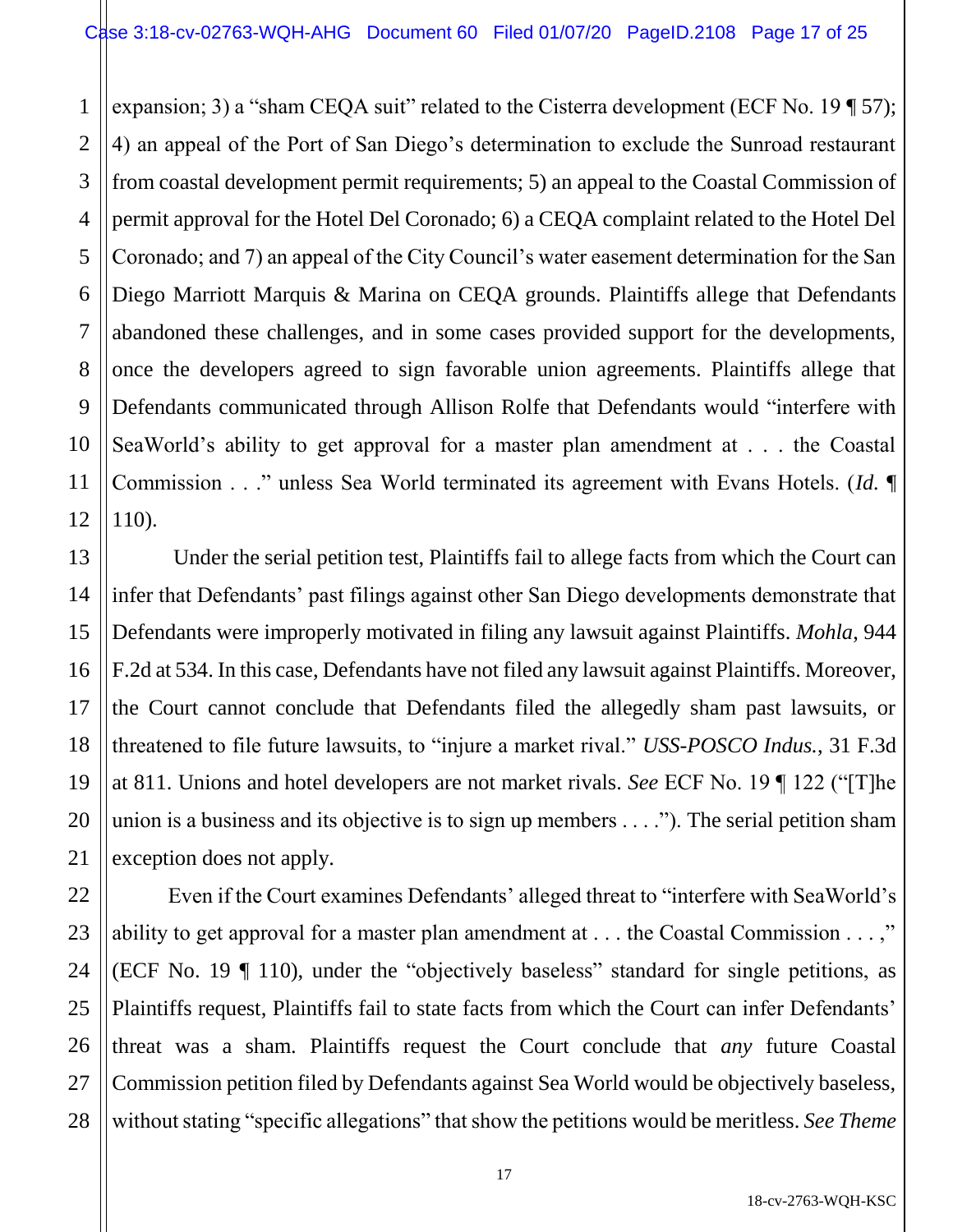1 2 *Promotions, Inc.*, 546 F.3d at 1007 (explaining that a pre-suit demand letter is a sham if the threatened litigation is objectively baseless). Defendants' subjective motivations are irrelevant unless Defendants could not "realistically expect success on the merits" of a petition. *See White*, 227 F.3d at 1232 (holding that "a court may not even consider the defendant's allegedly illegal objective unless it first determines that his lawsuit was objectively baseless). Plaintiffs have not met their burden to state facts that show Defendants' alleged threat against Sea World to petition the Coastal Commission in the future falls within the sham exception to the *Noerr-Pennington* doctrine.

## *ii. Lobbying Sham Exception*

Plaintiffs contend they have "sufficiently alleged that Defendants' lobbying efforts were not genuinely intended to block the Bahia redevelopment, but rather intended to secure a card check neutrality agreement and a PLA." (ECF No. 35 at 35). Plaintiffs contend that "Defendants admit that if Evans accedes to Defendants' demands for a PLA and card check neutrality agreement, they will—as they have with other developers—drop their opposition and support the development." (*Id.* at 36). Plaintiffs contend that Defendants' lobbying is objectively baseless, because the MBPMPU does not require that Gleason Road be retained. Plaintiffs contend that Defendants' threats to lobby against Sea World and engage in a negative publicity campaign are a sham to coerce Plaintiffs to agree to Defendants' demands.

Defendants contend that their lobbying is "effectively beyond the sham exception," even if the Court applies the "objectively baseless" standard. (ECF No. 29-1 at 22-23).

When the branch of government is the legislature, "the sham exception is extraordinarily narrow." *Kottle*, 146 F.3d at 1061. It is "pointless" to ask whether a lobbying effort was objectively baseless, because there are few, if any, objective standards in the political realm of legislation against which to measure the defendant's conduct. *Id.*  "Misrepresentations are a fact of life in politics." *Id.* at 1062 (citation omitted). "[T]he political arena has a higher tolerance for outright lies than the judicial arena does." *Id.* at 1061. The scope of the lobbying sham exception is "limited to situations where the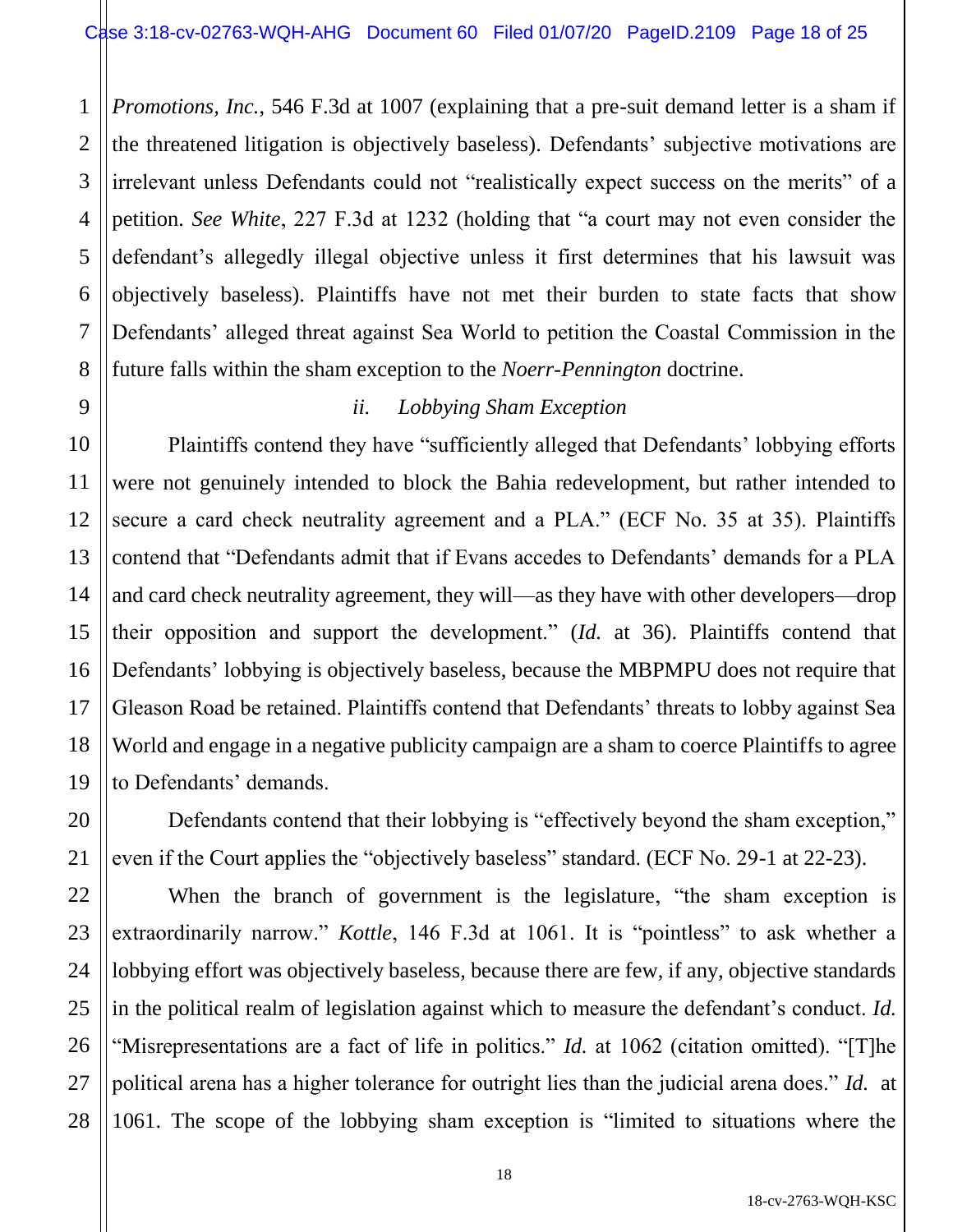3 defendant is not seeking official action by a governmental body, so that the activities complained of are nothing more than an attempt to interfere with the business relationships of a competitor." *Franchise Realty Interstate Corp.*, 542 F.2d at 1081 (quotation omitted).

Lobbying falls within the sham exception "when persons use the governmental *process* – as opposed to the *outcome* of that process – as an anticompetitive weapon." *City of Columbia v. Omni Outdoor Adver.*, 499 U.S. 365, 380 (1991) (emphasis in original). "A 'sham' situation involves a defendant whose activities 'are not genuinely aimed at procuring favorable governmental action' at all, not one 'who genuinely seeks to achieve his governmental result, but does so through improper means.'" *Id.* (quoting *Indian Head*, 486 U.S. at 500 n. 4, 508 n. 10) (emphasis omitted). In *Omni Outdoor Advertising*, for example, the Court determined the sham exception to the *Noerr-Pennington* doctrine did not apply to a billboard company lobbying the city council to enact zoning ordinances that would restrict the construction of new billboards, thus shutting out the company's competitors. 499 U.S. at 368, 382. The Court found:

Although [defendant] indisputably sought to disrupt [plaintiff's] business relationships, it sought to do so not through the very process of lobbying, or of causing the city council to consider zoning measures, but rather through the ultimate *product* of that lobbying and consideration, viz., the zoning ordinances.

*Id.* at 381 (emphasis in original). Lobbying is not a sham unless the anticompetitive result "is sought to be achieved only by the lobbying process itself, and not by the governmental action the lobbying seeks." *Id.*

Plaintiffs allege Defendants 1) sent a letter to the Mayor and City Councilmembers expressing concern "regarding the lack of transparency and access to information pertaining to environmental review of the proposed Lease Amendment" (ECF No. 19 ¶ 80); 2) sent a letter to the Mayor and City Council arguing that the proposed elimination of Gleason Road as part of the Bahia redevelopment is inconsistent with the MBPMPU; 3) "created and sponsored a website, 'nomissionbaylandgrab.org' and a related Facebook page to disseminate the false message that the Bahia redevelopment violates the

1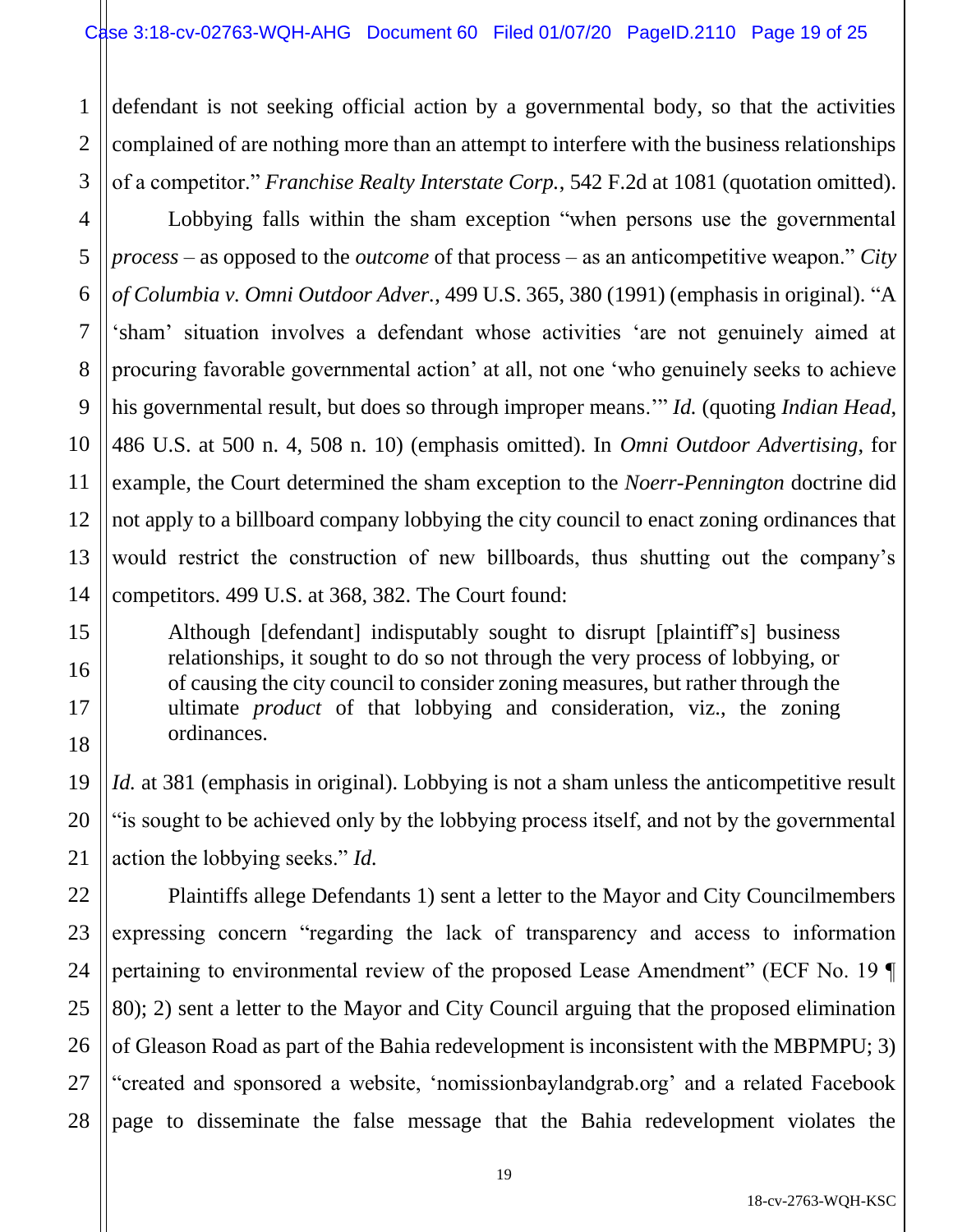1 2 3 4 5 6 7 8 9 10 11 12 13 14 MB[P]MPU" (*id. ¶¶* 82; 93); 4) met with City Councilmembers to demand that they revoke or change their position regarding the Bahia lease amendment unless Evans Hotels agreed to meet with Defendant Browning and sign a card check neutrality agreement and/or PLA; and 5) demanded the Mayor and City Council delay and not docket the vote on the proposed lease amendment.<sup>2</sup> Plaintiffs allege that Defendants made "threats" to Sea World, through Allison Rolfe, that Defendants would oppose Sea World's future projects at the City Council and engage in a negative publicity campaign. Plaintiffs allege that Defendants' "message to SeaWorld" was that if Sea World did not terminate the agreement with Evans Hotels, the unions would make sure Sea World faced years of delay in opening new attractions. (*Id.* ¶ 110). Plaintiffs allege that Allison Rolfe related that "if Evans Hotels agreed to a deal with Ms. Browning . . . the environmental opposition would resolve itself at the Bahia and Defendants would not target Sea World." (*Id.* ¶ 109). Plaintiffs allege that Defendant Browning encouraged Evans to sign a card check neutrality agreement and PLA "so that you can go forward with your project." (*Id.* ¶ 122).

The Court cannot infer from these allegations that Defendants were "not seeking official action by a governmental body"—that is, that Defendants were not seeking City Council action to stop or delay the Bahia redevelopment. *Franchise Realty Interstate Corp.* 542 F.2d at 1081 (quotation omitted). Plaintiffs' allegations that Defendants participated in the lobbying process for the purpose of coercing Plaintiffs' to sign a card check neutrality agreement and PLA are conclusory. The Court cannot infer from the facts alleged that Defendants were indifferent to the outcome of their lobbying.<sup>3</sup> *Omni Outdoor Adver.*, 499 U.S. at 380.

15

16

17

18

19

20

21

22

23

24

 $\ddot{\phantom{a}}$ 

<sup>25</sup> 26 27  $2$  Defendants request the Court take judicial notice of fifteen documents related to Defendants' lobbying efforts. (ECF No. 29-2). Judicial notice of the requested documents is unnecessary for this Order. Defendants' request for judicial notice is denied. *See Asvesta v. Petroustas*, 580 F.3d 1000, 1010 n. 12 (9th Cir. 2009) (denying request for judicial notice where judicial notice would be "unnecessary").

 $3$  Even if Defendants' interpretation of the MBPMPU was incorrect or false, the "extraordinarily narrow" lobbying sham exception would still not apply. *Kottle*, 146 F.3d at 1061; *see Boone*, 841 F.2d at 894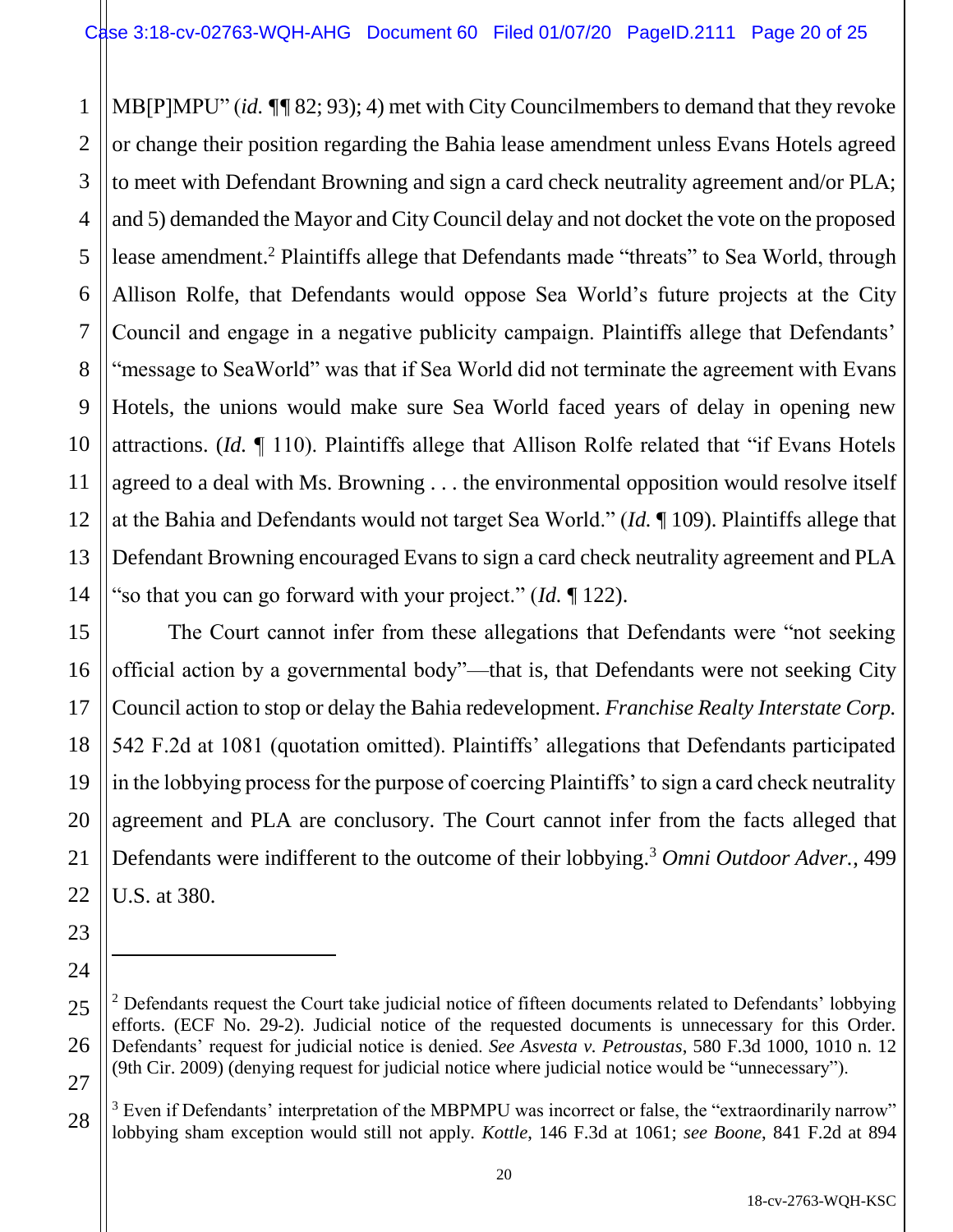1 2 3 4 5 6 7 8 9 10 11 12 For these same reasons, Plaintiffs fail to allege facts that show Defendants' alleged threat to engage in a future negative publicity campaign against Sea World would not genuinely be aimed at procuring favorable government action. *Manistee Town Ctr.*, 227 F.3d at 1094. The Court cannot infer that lobbying the City Council to deny future Sea World development would not be aimed at securing denial of the development. The Court cannot infer from Plaintiffs' allegations that future lobbying or publicity campaigns fall within the sham exception to the *Noerr-Pennington* doctrine. *See Plumbers v. Pipefitters Local 32 v. NLRB*, 912 F.2d 1108, 1110 (9th Cir. 1990) (the court may not presume from a threat to picket a jobsite that the picketing would be done in an unlawful manner); *see also Collins v. Jordan*, 110 F.3d 1363, 1371 (9th Cir. 1996) (explaining that "enjoining or preventing First Amendment activities before demonstrators have acted illegally . . . is presumptively a First Amendment violation").

Moreover, even if Plaintiffs stated facts sufficient to allege Defendants used the lobbying process without regard for favorable government action, Plaintiffs do not state facts sufficient for the Court to infer that Defendants' conduct was an "attempt to interfere with the business relationships of a competitor," because hotel operators and developers and labor unions are not competitors. *Franchise Realty Interstate Corp.*, 542 F.2d at 1081 (quotation omitted).

Plaintiffs have not met their heightened burden to allege facts sufficient to show that Defendants' lobbying and related conduct was a sham.

*iii. Bribery*

13

14

15

16

17

18

19

20

21

22

23

24

25

26

 $\ddot{\phantom{a}}$ 

27

Plaintiffs contend that Defendants bribed City Councilmembers, an illegal act not protected by the *Noerr-Pennington* doctrine. (ECF No. 35 at 38).

<sup>28</sup> (attempts to influence public officials are protected by *Noerr-Pennington* even though the attempts "may occasionally result in deception of the public, manufacture of bogus sources of relevance, [and] distortion of public sources of information") (quotation omitted) (alteration in original).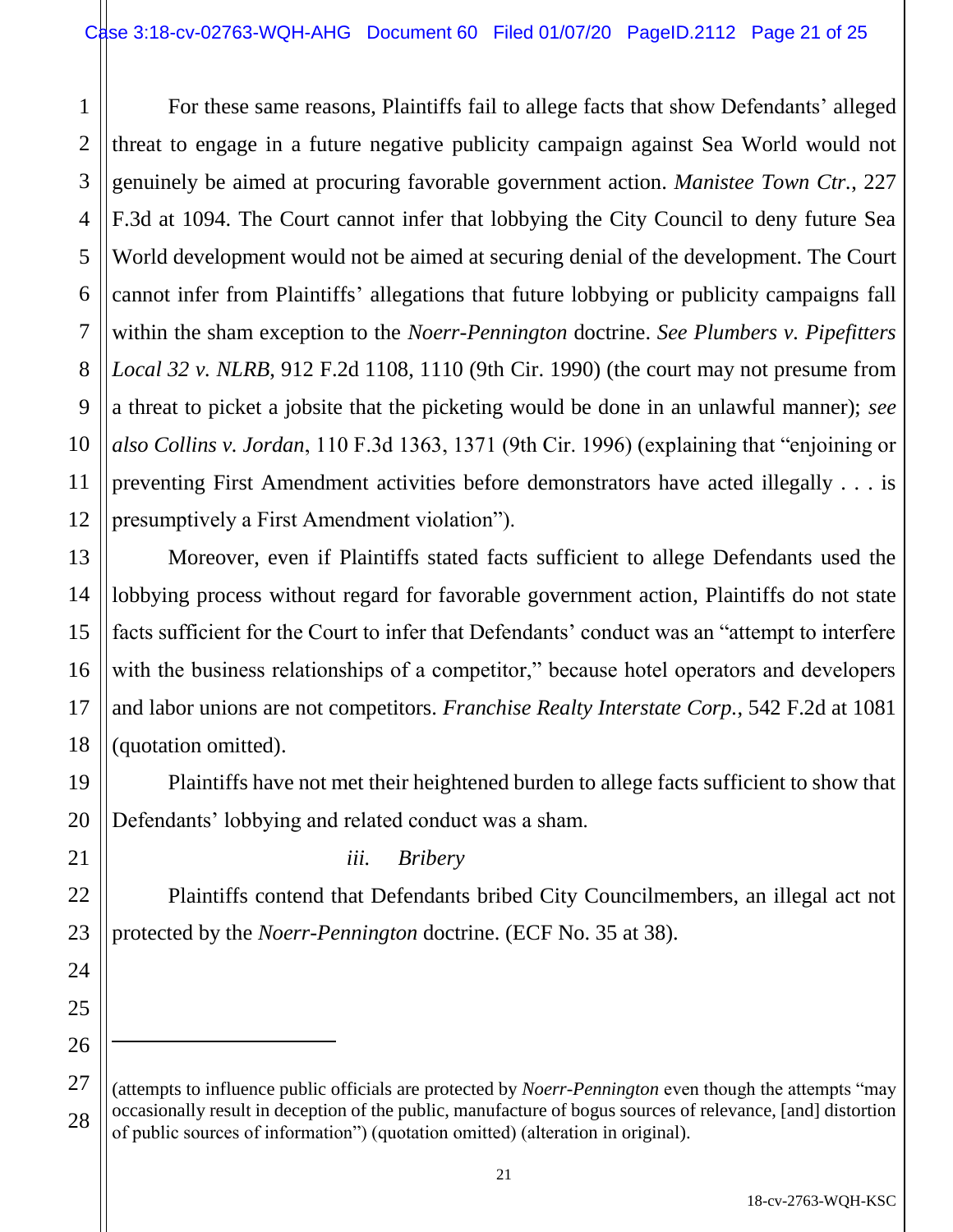1 2 Defendants contend that Plaintiffs have not pled facts that state a claim for bribery. (ECF No. 41 at 13).

Courts treat illegal acts, such as fraud and bribery, "as analogous to the sham petitioning activity." *Clipperxxpress v. Rocky Mountain Motor Tariff Bureau*, 674 F.2d 1252, 1266 n. 23 (9th Cir. 1982), *overruled in part on other grounds by Mayle v. Felix*, 545 U.S. 644 (2005). Plaintiffs allege that the City Council President told Evans that "the unions had given her 'hundreds of thousands of dollars to win this thing' and that they (Ms. Browning and Mr. Lemmon) would be upset if the Bahia was to get docketed before the new City Councilmembers took office." (ECF No. 19 ¶ 40). Plaintiffs allege that Lemmon stated he "own[s] five city councilmembers." (*Id. ¶* 47 n. 2). Plaintiffs allege that Browning "'pressured' Councilmember I by conditioning future funding and political support for Councilmember I on a quid pro quo agreement to oppose the Bahia unless Evans Hotels agreed to sign a card check neutrality agreement." (*Id.* ¶ 87).

Plaintiffs' allegations are conclusory and insufficient to state a bribery claim. "Payments to public officials in the form of . . . campaign contributions, is a legal and wellaccepted part of our political process." *Boone*, 841 F.2d at 895; *see id.* ("We do not condone the giving or acceptance of campaign contributions as inducements to support the donor's interests in the legislative process. We merely hold that this conduct was not intended to be covered by the Sherman Act." (quoting *Metro Cable Co. v. CATV of Rockford, Inc.*, 516 F.2d 220, 231 (7th Cir. 1975))). The Court cannot infer from Plaintiffs' allegations that Defendants' monetary support for any City Councilmember constitutes bribery.

Plaintiffs have not met their burden to state facts that show Defendants' petitioning conduct falls within the sham exception to the *Noerr-Pennington* doctrine.

#### c. Step Three – Construing Laws

At step three of the *Noerr-Pennington* analysis, the court determines whether the laws the plaintiff is suing under may be construed to preclude the burden on petitioning activity. *Sosa*, 437 F.3d at 930*.* (citation omitted). Under the *Noerr-Pennington* doctrine,

3

4

5

6

7

8

9

10

11

12

13

14

15

16

17

18

19

20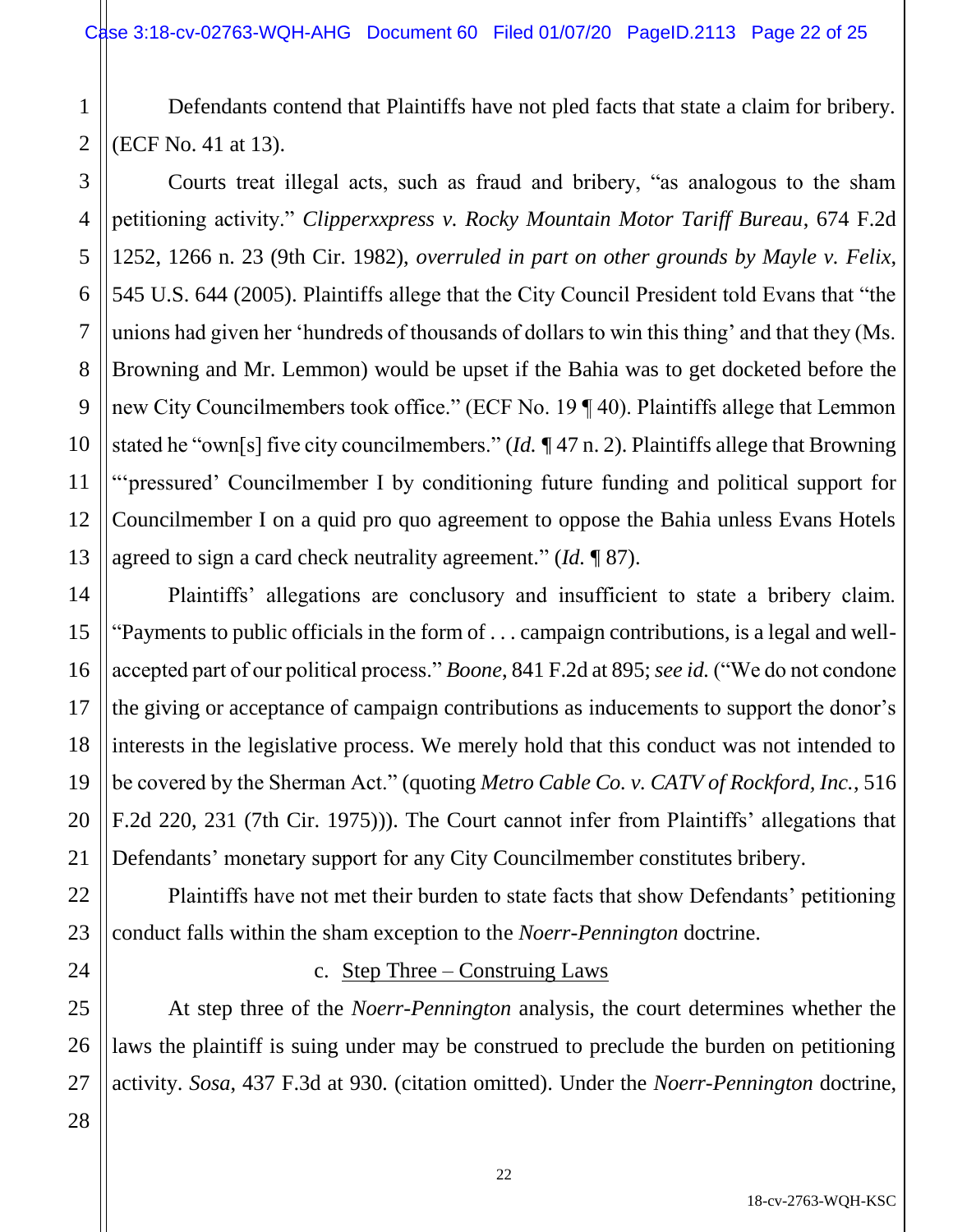1 2 petitioning activity is immune from liability "unless the statute unavoidable so requires." *Id.* at 940.

3 4 Plaintiffs' first cause of action is for unlawful secondary boycott in violation of LMRA section 303, which provides that "[i]t shall be unlawful . . . for any labor organization to engage in any activity or conduct defined as an unfair labor practice in section 158(b)(4) of this title." 29 U.S.C. § 187(a). Section 158(b)(4) of the National Labor Relations Act ("NLRA") states that "[i]t shall be an unfair labor practice for a labor organization or its agents to threaten, coerce, or restrain any person engaged in commerce or in an industry affecting commerce, where in either case an object thereof is . . . forcing or requiring any person . . . to cease doing business with any other person." 29 U.S.C. § 158(b)(4)(ii). There is nothing in either the LMRA or NLRA that "unavoidably" requires the statutes to be read to include as an unfair labor practice threats to engage in protected petitioning activity. *Sosa*, 437 F.3d at 940. Section 303 of the LMRA and 158(b)(4) of the NLRA are "susceptible to a construction that avoids the serious constitutional question of Petition Clause immunity." *Id.* at 939.

Plaintiffs' second and third claims are for attempted monopolization and conspiracy to monopolize in violation of section 2 of the Sherman Act. Section 2 of the Sherman Act provides that "[e]very person who shall monopolize, or attempt to monopolize, or combine or conspire with any other person or persons, to monopolize any part of the trade or commerce among the several States . . . shall be deemed guilty of a felony." 15 U.S.C. § 2. The Ninth Circuit has already held that "[j]oint efforts to influence public officials do not violate the antitrust laws even though intended to eliminate competition. Such conduct is not illegal, either standing alone or as part of a broader scheme itself violative of the Sherman Act." *Pennington*, 381 U.S. at 670; *see also Noerr*, 365 U.S. 127 (Sherman Act violation may not be predicated on attempt to influence passage of laws). Accordingly, the Court construes the Sherman Act to preclude liability based on protected petitioning activity.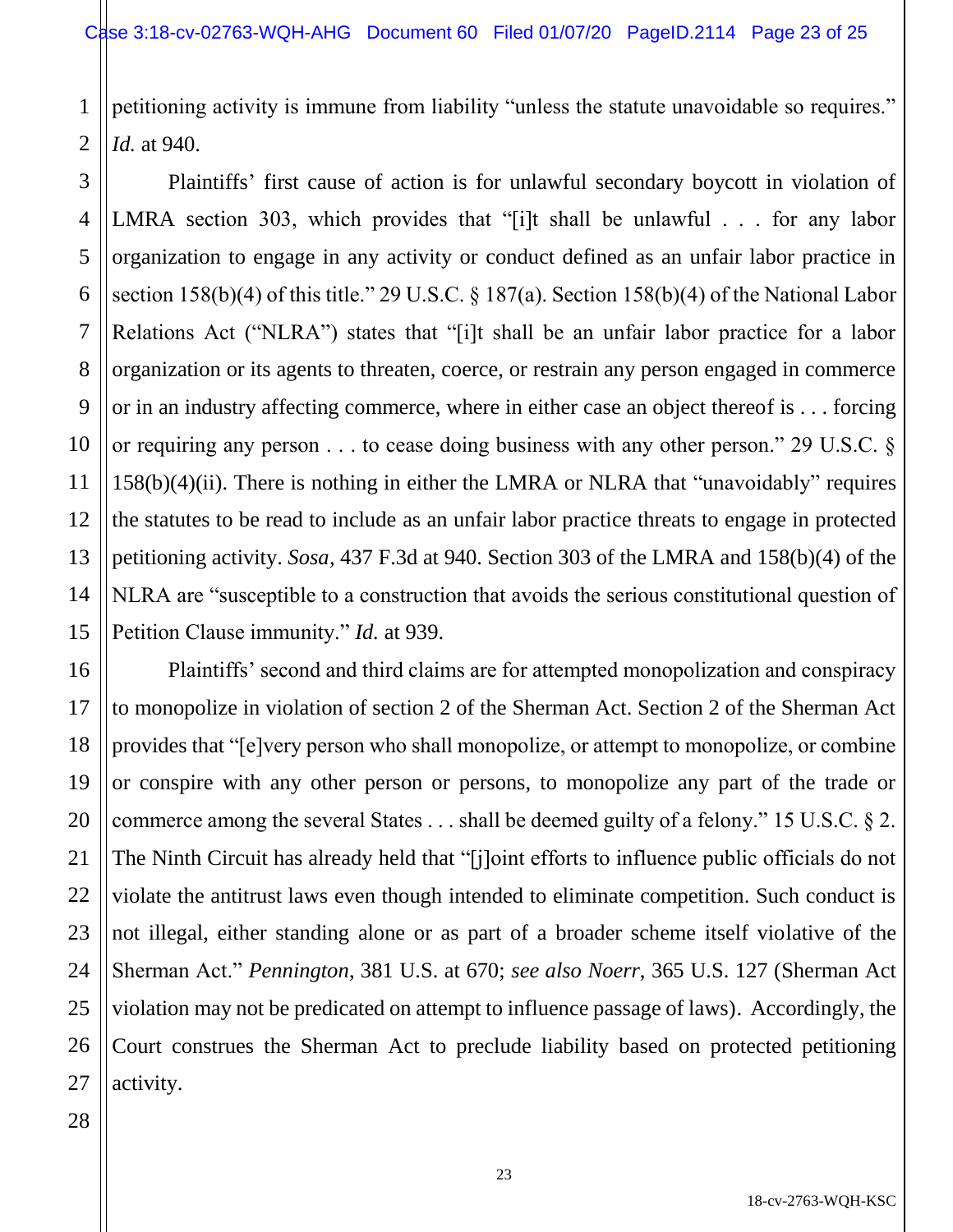Plaintiffs' fourth through seventh claims are for violations of RICO based on extortion, attempted extortion, and conspiracy under 18 U.S.C. § 1951 and sections 518, 522, and 524 of the California Penal Code. In *Sosa*, the court examined these provisions and held that a RICO suit predicated on section 1951 and the California state extortion statutes cannot lie where the conduct alleged to violate the statutes is protected petitioning activity. 437 F.3d at 939. The court held that, although on its face section 1951

could be read broadly to reach the class of suits at issue here, it need not be so read . . . . Applying the *Noerr-Pennington* statutory construction presumption, we do not believe the Hobbs Act imposes liability for threats of litigation where the asserted claims do not rise to the level of a sham. California's extortion statute . . . is equally susceptible to our narrow reading.

(*Id.* at 939-40). Accordingly, Plaintiffs' RICO claims predicated on federal and California extortion statutes may be construed not to apply to protected petitioning activity.

Plaintiffs' eighth and ninth claims are for interference with contract and attempted extortion under California state law. The Ninth Circuit has held that defendants are not liable for common law claims, like statutory claims, where liability is based on protected petitioning conduct. *See Theme Promotions, Inc.*, 546 F.3d at 1007-08 (holding that "the *Noerr-Pennington* doctrine applies to [plaintiff's] state law tortious interference with prospective economic advantage claims" and "bars [plaintiff's] intentional interference claims"). "'There is simply no reason that a common-law tort doctrine can any more permissibly abridge or chill the constitutional right of petition than can a statutory claim such as antitrust.'" *Id.* at 1007 (citing *Video Int'l Prod., Inc. v. Warner-Amex Cable Commuc'ns, Inc.*, 858 F.2d 1075, 1084 (5th Cir. 1988)). Plaintiffs' state law interference with contract claim and attempted extortion claim cannot be based on Defendants' protected activity. *See Theme Promotions, Inc.*, 546 F.3d at 1007 ("[B]ecause *Noerr-Pennington* protects federal constitutional rights, it applies in all contexts, even where a state law doctrine advances a similar goal.").